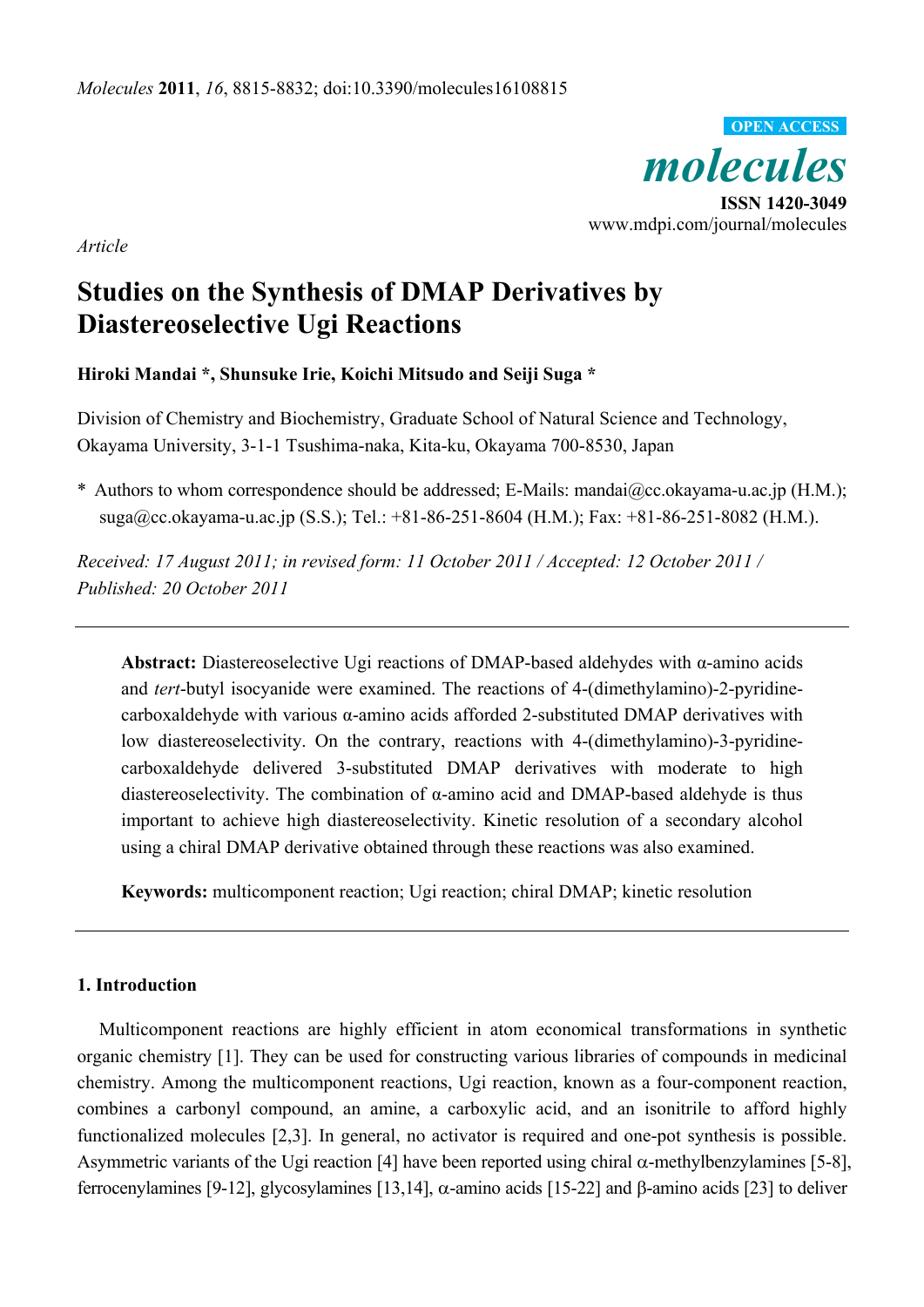the Ugi adducts with good to high diastereoselectivity. However, the use of a chiral isocyanide [24,25] or carboxylic acid [26-28] as the chiral inducer usually confers no asymmetric induction in the Ugi reaction.

In the course of our research, we have been interested in utilizing an asymmetric Ugi reaction for the synthesis of chiral nucleophilic organocatalysts [29]. Among these catalysts, the chiral molecule 4-(dimethylamino)pyridine (DMAP) [30] is known as a versatile catalyst for various asymmetric transformations, such as kinetic resolution of racemic alcohols [31], desymmetrization of anhydrides [32], and inter or intramolecular reactions of oxazolones [33]. However, incorporating a chiral environment in the DMAP structure is still a challenging issue because of long synthetic steps required to obtain optically pure catalysts. We anticipated that by developing an efficient protocol for the diastereoselective Ugi reactions of DMAP-based aldehydes, one-pot synthesis of diverse chiral DMAP structures may be easily carried out simply by changing substrate combinations. Furthermore, highly functionalized and easily tunable chiral DMAP derivatives are attractive as potential highly active, enantioselective catalysts for asymmetric transformation. In this paper, we describe the synthetic studies of diastereoselective Ugi reactions using DMAP-based aldehydes and the use of the Ugi products as chiral nucleophilic catalysts.

#### **2. Results and Discussion**

## *2.1. Diastereoselective Ugi Reaction of 4-(Dimethylamino)-2-pyridinecarboxaldehyde* (**1**)

We carried out the Ugi reaction of 4-(dimethylamino)-2-pyridinecarboxaldehyde (**1**), L-valine, and *tert*-butyl isocyanide in MeOH as the solvent and an external nucleophile (U-5C-4CR). We speculated that the formation of the new stereogenic center could be controlled by L-valine to afford the product as a single diastereomer through simple purification; the product could then be utilized directly as a chiral nucleophilic catalyst (chiral DMAP). Because the Ugi reactions of DMAP-based aldehydes were not reported, we proceeded with the optimization of the Ugi reaction conditions.

Because the Ugi reaction is a condensation reaction between organic components, the concentration of substrates may be important for obtaining the desired product in reasonable yield. Thus, we examined different substrate concentrations for the Ugi reaction (Table 1). The reaction of DMAP-based aldehyde **1**, L-valine, and *tert*-butyl isocyanide in MeOH was carried out at room temperature for 15 h. Lower concentrations (0.1 and 0.2 M) of **1** delivered the desired product **2a** in which MeOH was incorporated, even though almost no diastereoselectivity was observed (79% and 84% yields; entries 1 and 2, respectively). At 0.5 M concentration, the reaction was accelerated sufficiently to afford **2a** in 98% isolated yield with a 63:37 diastereomeric ratio (d.r.) (entry 3). Higher concentration (1.0 M) afforded a yield slightly inferior to that achieved by 0.5 M concentration (91%, 60:40 d.r.). On the basis of these results, 0.5 M substrate concentration was determined to be optimal for the model reaction.

To improve the diastereoselectivity of the Ugi product, we carried out reactions with various  $\alpha$ -amino acids under the aforementioned conditions. The structure of the  $\alpha$ -amino acid side chain might be important to control the newly formed stereogenic center.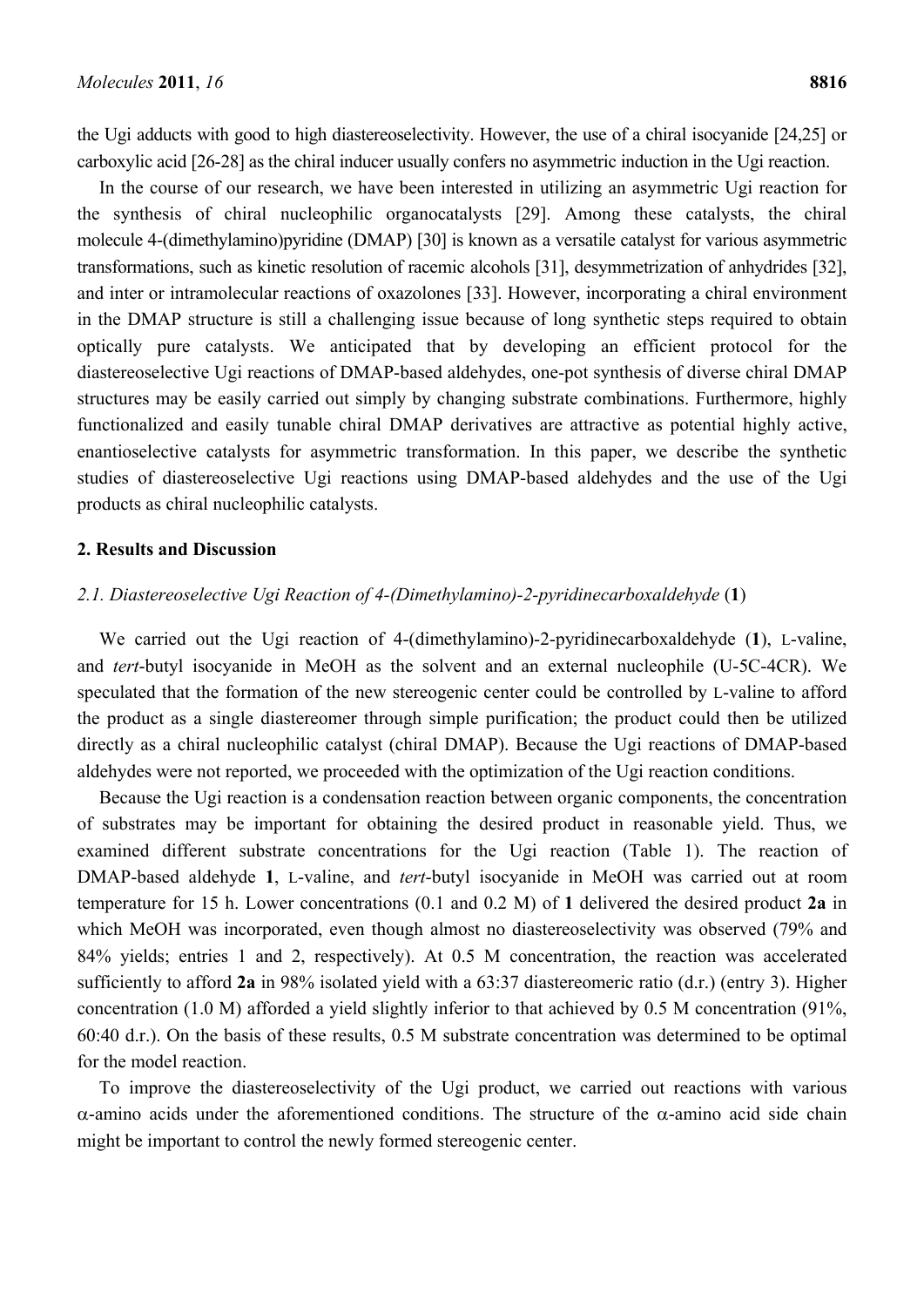| CHO<br>N<br>NMe <sub>2</sub><br>1<br>$(1.0$ equiv) | L-Valine (1.1 equiv)<br>$t$ -BuNC $(1.1$ equiv)<br>MeOH, 20°C, 15h | HN<br>NMe <sub>2</sub> | i-Pr<br>℃O <sub>2</sub> Me<br>NHt-Bu<br>2a |
|----------------------------------------------------|--------------------------------------------------------------------|------------------------|--------------------------------------------|
| Entry                                              | <b>Concentration (M)</b>                                           | a<br>Yield $(\% )$     | D.r. $b$                                   |
|                                                    | 0.1                                                                | 79                     | 55:45                                      |
| 2                                                  | 0.2                                                                | 84                     | 62:38                                      |
| 3                                                  | 0.5                                                                | 98                     | 63:37                                      |
|                                                    | 1.0                                                                | 91                     | 60:40                                      |

**Table 1.** Ugi reaction of **1** using various substrate concentrations.

<sup>*a*</sup> Yield of the mixture of diastereomers after column chromatography;

<sup>*b*</sup> Diastereomeric ratio was determined by <sup>1</sup>H-NMR analysis of unpurified products.

As shown in Table 2, we tested various commercially available  $\alpha$ -amino acids. Reaction with L-*t*-leucine gave the desired product **2b** in 70% isolated yield with a 62:38 d.r., thus suggesting that the sterically congested side chain of the  $\alpha$ -amino acid did not improve diastereoselectivity (entry 2 *vs.* 1). Other chiral sources, L-isoleucine, L-phenylalanine, and L-phenylglycine also showed similar diastereoselectivities (54%, 57%, 59% yield; 60:40, 55:45, 55:45 d.r.; entries 3–5, respectively).

**Table 2.** Ugi reaction of 1 with various  $\alpha$ -amino acids.

| N<br>NMe <sub>2</sub><br>$(1.0$ equiv) | СНО   | $\alpha$ Amino acid (1.1 equiv)<br>$t$ -BuNC $(1.1)$ equiv)<br>MeOH (0.50 M), 20°C, 15 h | НN<br>N<br>$NMe2$ 2a-g | R<br>CO <sub>2</sub> Me<br>NHt-Bu<br>or | CO <sub>2</sub> Me<br>NHt-Bu<br>NMe <sub>2</sub><br>2 <sub>h</sub> |
|----------------------------------------|-------|------------------------------------------------------------------------------------------|------------------------|-----------------------------------------|--------------------------------------------------------------------|
|                                        | Entry | $\alpha$ -Amino acid                                                                     | Product                | Yield $(\%)$ <sup><i>a</i></sup>        | D.r. $b$                                                           |
|                                        |       | L-Valine                                                                                 | 2a                     | 98                                      | 63:37                                                              |
|                                        | 2     | $L-t$ -Leucine                                                                           | 2 <sub>b</sub>         | 70                                      | 62:38                                                              |
|                                        | 3     | L-Isoleucine                                                                             | 2c                     | 54                                      | 60:40                                                              |
|                                        | 4     | L-Phenylalanine                                                                          | 2d                     | 57                                      | 55:45                                                              |
|                                        | 5     | L-Phenylglycine                                                                          | 2e                     | 59                                      | 55:45                                                              |
|                                        | 6     | L-Threonine                                                                              | 2f                     | 77                                      | 50:50                                                              |
|                                        |       | L-Serine                                                                                 | 2g                     | 85                                      | 53:47                                                              |
|                                        | 8     | L-Proline                                                                                | 2 <sub>h</sub>         | 19                                      | 51:49                                                              |

<sup>*a*</sup> Yield of the mixture of diastereomers after column chromatography; <sup>*b*</sup> Diastereomeric ratio was determined by <sup>1</sup>H-NMR analysis of unpurified products.

Furthermore, the reactions with L-threonine and L-serine, both having a hydroxyl group in the side chain, delivered 1:1 mixtures of diastereomers **2f** and **2g** in good yields. L-Proline, which can generate a cyclic iminium intermediate, did not affect diastereotopic selection (19% yield, 51:49 d.r.). Unfortunately, the structure of  $\alpha$ -amino acid had no definite effect on diastereoselectivity of the Ugi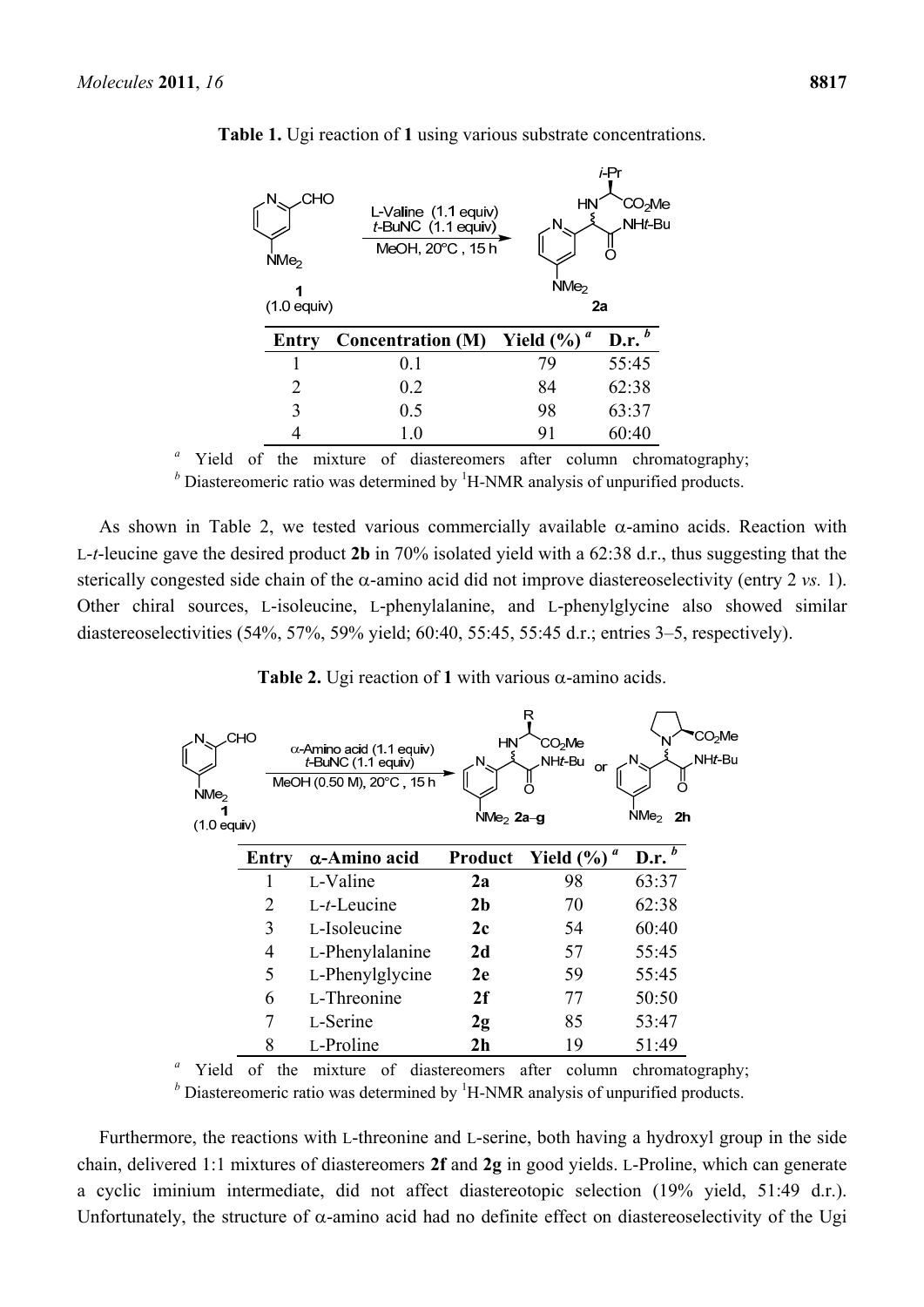products derived from **1**. Thus, we decided to use 3-formyl DMAP, a related aldehyde component with the intent of improving diastereoselectivity.

#### *2.2. Diastereoselective Ugi Reaction of 4-(Dimethylamino)-3-pyridinecarboxaldehyde* (**3**)

Next, we used 4-(dimethylamino)-3-pyridinecarboxaldehyde (**3**) in the diastereoselective Ugi reaction. As shown in Table 3, the Ugi reaction of **3** with L-valine and *tert*-butyl isocyanide in MeOH at 20 °C afforded the Ugi product **4a** in 37% isolated yield with an 84:16 d.r. The low yield of **4a** is assumed to be due to the presence of an adjacent bulky dimethyl amino group, which encumbers the formation of the imine or iminium species derived from **3** and L-valine. However, because of the reaction of DMAP-based aldehyde **3** and L-valine, large dimethyl amino group might fix imine or iminium configuration (*E* or *Z* isomer) to avoid steric repulsion against dimethyl amino group. Accordingly, a high d.r. could be observed when **3** was used instead **1**. To enhance the formation of the imine or iminium species, we next carried out the reactions under various reaction temperatures. The reaction at 40 °C proceeded to 79% conversion and afforded **4a** in 53% yield with a 90:10 d.r. (entry 2). Higher conversion (>90%) was achieved at 50 and 60 °C delivering **4a** in 57% and 48% isolated yields with 89:11 and 85:15 d.r., respectively. According to these results, the reaction at 50 °C is preferred considering the yield and diastereoselectivity of the product. Although most of the aldehyde was consumed (92% conversion; entry 3), the isolated yield of **4a** remained moderate. Owing to this, we considered the determination of appropriate substrate ratio of the reaction components (aldehyde, -amino acid, and *tert*-butyl isocyanide) to improve the efficiency of the reaction.

|       | NMe <sub>2</sub><br>.СНО<br>N<br>3<br>$(1.0$ equiv) | L-Valine (1 1 equiv)<br>Me <sub>2</sub> N<br>$t$ -BuNC (1.1 equiv)<br>MeOH (0.50 M), temp., 15 h<br>N | 1-⊢r<br>HN<br>CO <sub>2</sub> Me<br>NHt-Bu<br>4a |          |
|-------|-----------------------------------------------------|-------------------------------------------------------------------------------------------------------|--------------------------------------------------|----------|
| Entry | Temperature $(^{\circ}C)$                           | a<br>Conversion (%)                                                                                   | Yield $(\%)$ <sup>b</sup>                        | $D.r.^a$ |
|       | 20                                                  | 50                                                                                                    | 37                                               | 84:16    |
| 2     | 40                                                  | 79                                                                                                    | 53                                               | 90:10    |
| 3     | 50                                                  | 92                                                                                                    | 57                                               | 89:11    |
|       | 60                                                  | 97                                                                                                    | 48                                               | 85:15    |

**Table 3.** Ugi reaction of **3** at various reaction temperatures.

<sup>a</sup> Conversion and diastereomeric ratio were determined by <sup>1</sup>H-NMR analysis of unpurified products; *<sup>b</sup>* Yield of the mixture of diastereomers after column chromatography.

To address the aforementioned issue, the substrate ratio was screened under the previously mentioned conditions (Table 4). Although all reactions proceeded in >90% conversion with excess L-valine (1.3 and 1.5 equiv.; entries 2 and 3, respectively) and excess *tert*-butyl isocyanide (1.3 and 1.5 equiv.; entries 4 and 5), the isolated yield was almost same as that of the control reaction (entry 1). The reason for the relatively low isolated yield of the Ugi products with respect to consumption of the starting aldehyde is unclear.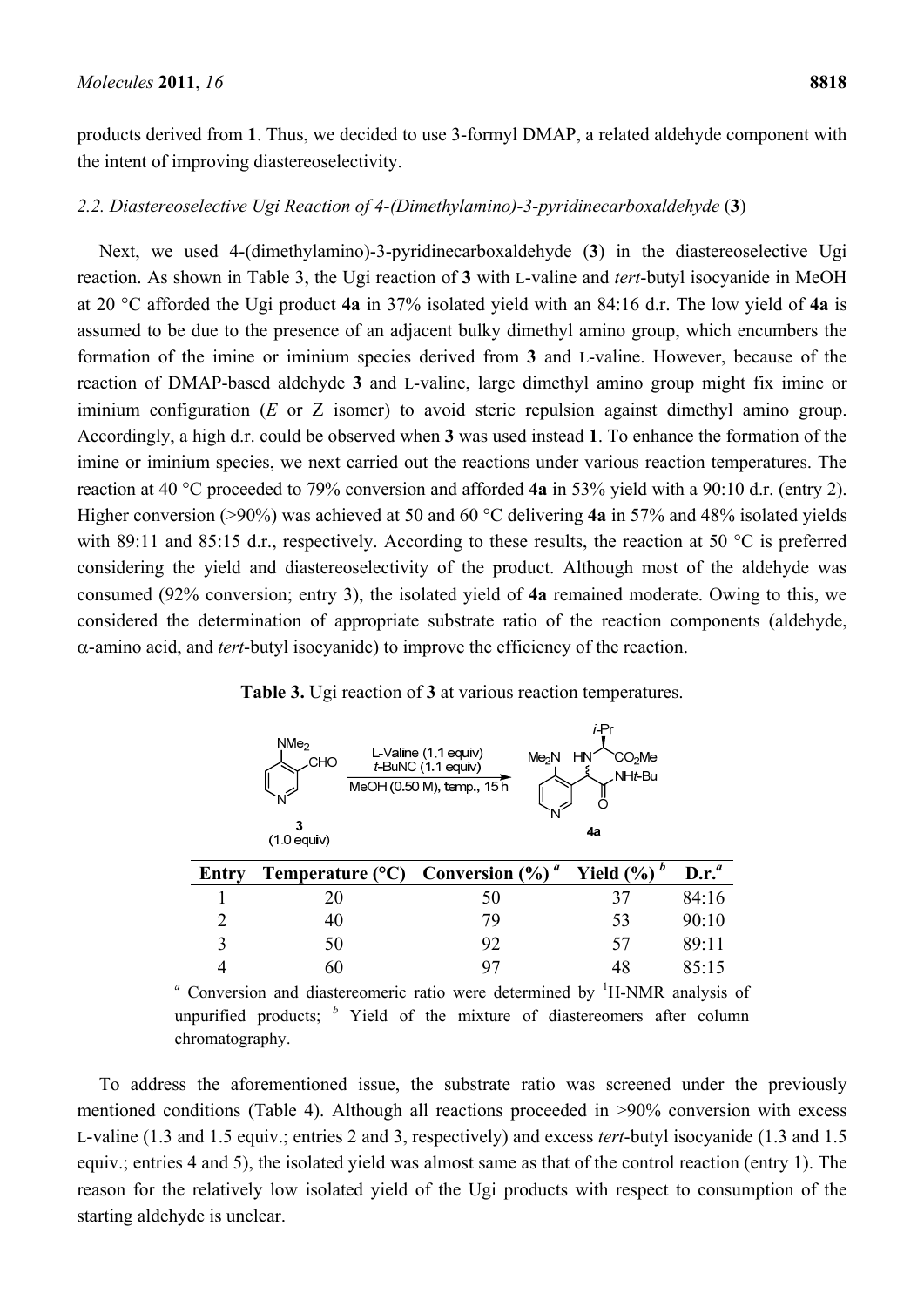| NMe <sub>2</sub><br>CHO<br>3<br>$(1.0$ equiv) |     | L-Valine (X equiv)<br>t-BuNC (Yequiv)<br>MeOH (0.50 M), 50°C., 15 h |                         | <i>i</i> -Pr<br>Me <sub>2</sub> N<br>HN<br>CO <sub>2</sub> Me<br>NHt-Bu<br>N<br>4a |          |
|-----------------------------------------------|-----|---------------------------------------------------------------------|-------------------------|------------------------------------------------------------------------------------|----------|
| Entry                                         | X   | Y                                                                   | a<br>Conversion $(\% )$ | Yield $(\%)$ <sup>b</sup>                                                          | $D.r.^a$ |
|                                               | 11  | 1.1                                                                 | 91                      | 54                                                                                 | 91:9     |
| $\mathfrak{D}_{\mathfrak{p}}$                 | 1.3 | 11                                                                  | 94                      | 55                                                                                 | 89:11    |
| 3                                             | 1.5 | 1.1                                                                 | 97                      | 55                                                                                 | 89:11    |
| 4                                             | 11  | 13                                                                  | 96                      | 59                                                                                 | 89:11    |
| 5                                             |     | 15                                                                  | 95                      | 57                                                                                 | 85:15    |

**Table 4.** Substrate ratios for diastereoselective Ugi reaction of **3**.

<sup>a</sup> Conversion and diastereomeric ratio were determined by <sup>1</sup>H-NMR analysis of unpurified products; *<sup>b</sup>* Yield of the mixture of diastereomers after column chromatography.

Considering a relatively effective diastereoselective Ugi reaction of DMAP-based aldehyde **3**, various  $\alpha$ -amino acids were investigated under the optimized reaction conditions (Table 5). Reactions with  $\alpha$ -amino acids bearing alkyl side chains led to the corresponding products in moderate yield with good to high diastereoselectivity (45%–63%; 59:41–93:7 d.r; entries 1 and 4–8). Ciufolini reported that Ugi reactions of aromatic aldehydes,  $\alpha$ -amino acids and *t*-BuNC in MeOH with TiCl<sub>4</sub> as a catalyst showed improved isolated yields of Ugi product [22]. TiCl<sub>4</sub> was thus added to the reaction mixture, however the result was almost identical to that obtained under the uncatalyzed reaction (entry 2 *vs.* 1). Furthermore, using MgSO<sub>4</sub> as a dehydrating agent resulted in slightly decreasing in isolated yield and diastereoselectivity (entry 3 *vs.* 1). Side chains having a heteroatom also showed the same results as those of their alkyl counterparts (entries 9–16). It is surprising that the d.r. of the Ugi products was not dramatically changed by modifying the structure of  $\alpha$ -amino acid. Furthermore, the reaction proceeding through the cyclic iminium intermediate derived from L-proline and aldehyde **3** did not improve both yield and diastereoselectivity (51% yield; 74:26 d.r.; entry 17). The stereochemistry of major diastereomer **4a** was determined by X-ray structure analysis, showing *R* configuration at newly formed stereogenic center (Figure 1). The absolute configuration of the major product was different from related reaction reported by Ciufolini [22].



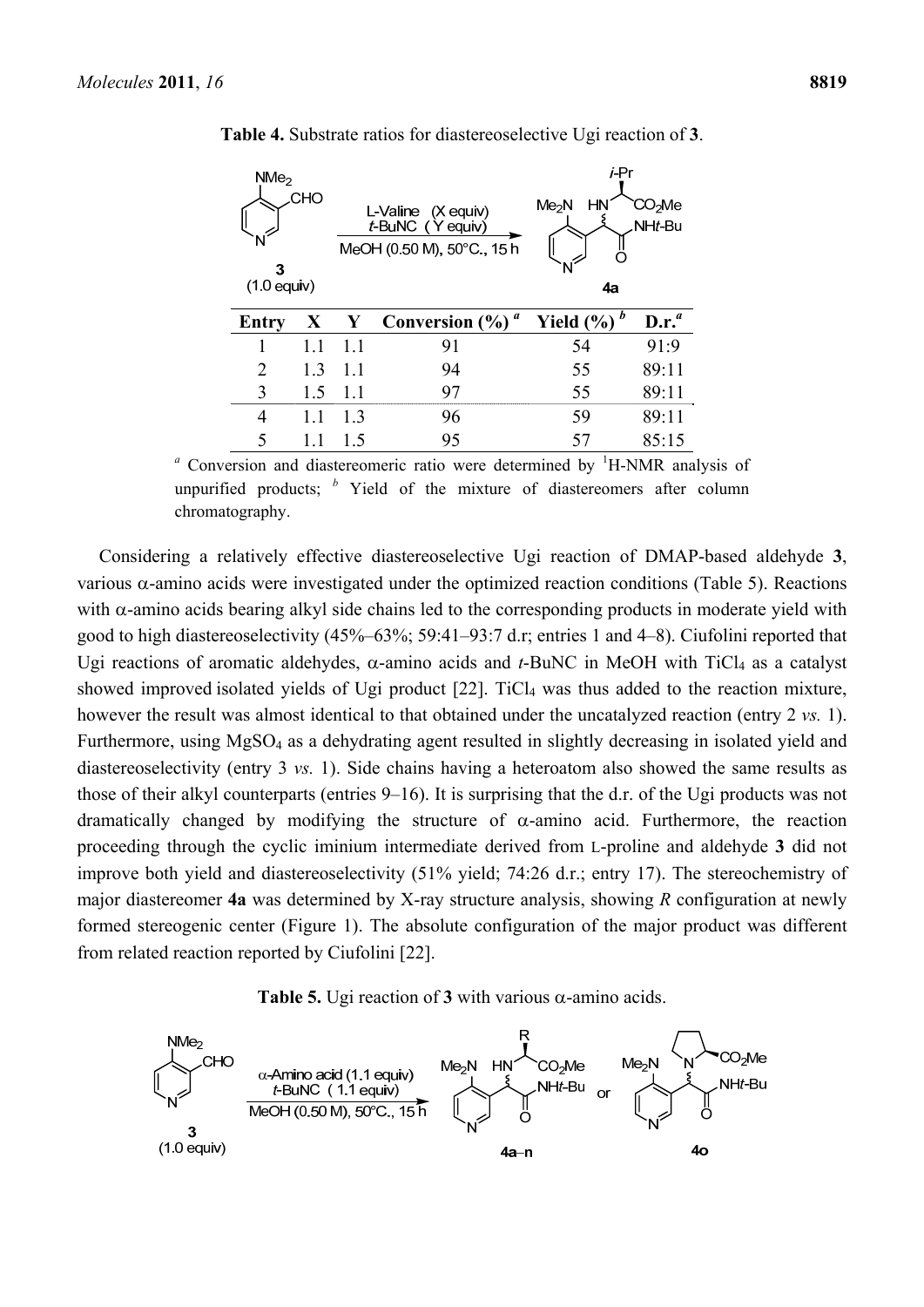| <b>Entry</b>    | α-Amino acid             | Product        | Yield <sup>a</sup> | D.r. $\overline{b}$ |
|-----------------|--------------------------|----------------|--------------------|---------------------|
| 1               | L-Valine                 | 4a             | 55                 | 92:8                |
| $2^{c}$         | L-Valine                 | 4a             | 57                 | 88:12               |
| $3^d$           | L-Valine                 | 4a             | 46                 | 85:15               |
| 4               | L-Leucine                | 4 <sub>b</sub> | 63                 | 86:14               |
| 5               | $L-t$ -Leucine           | 4c             | 52                 | 89:11               |
| 6               | L-Isoleucine             | 4d             | 55                 | 93:7                |
| 7               | L-Phenylalanine          | 4e             | 60                 | 88:12               |
| 8               | L-Phenylglycine          | 4f             | 45                 | 59:41               |
| 9               | L-Serine                 | 4g             | 43                 | 77:23               |
| 10              | L-Methionine             | 4 <sub>h</sub> | 58                 | 83:17               |
| 11              | $O-t$ -Butyl L-threonine | 4i             | 63                 | 82:18               |
| 12              | γ-Methyl L-glutamate     | 4j             | 47                 | 83:17               |
| 13              | 4-Benzyl L-aspartate     | 4k             | 52                 | 79:21               |
| 14              | O-Benzyl L-serine        | 41             | 54                 | 75:25               |
| 15              | L-Histidine              | 4m             | 44                 | 77:23               |
| 16 <sup>e</sup> | N-Benzyl L-valine        | 4n             | 18                 | 92:8                |
| 17              | L-Proline                | 40             | 51                 | 74:26               |

**Table 5.** *Cont*.

<sup>a</sup> Yield of the mixture of diastereomer after column chromatography; <sup>*b*</sup> Diastereomeric ratio was determined by <sup>1</sup>H-NMR analysis of unpurified products; <sup>*c*</sup> 20 mol % of TiCl<sub>4</sub> was added; <sup>*d*</sup> The suspension of the aldehyde,  $\alpha$ -amino acid, and MgSO<sub>4</sub> were stirred for 3 h at room temperature before the addition of *t*-BuNC; <sup>*e*</sup> Reaction time was 48 h.

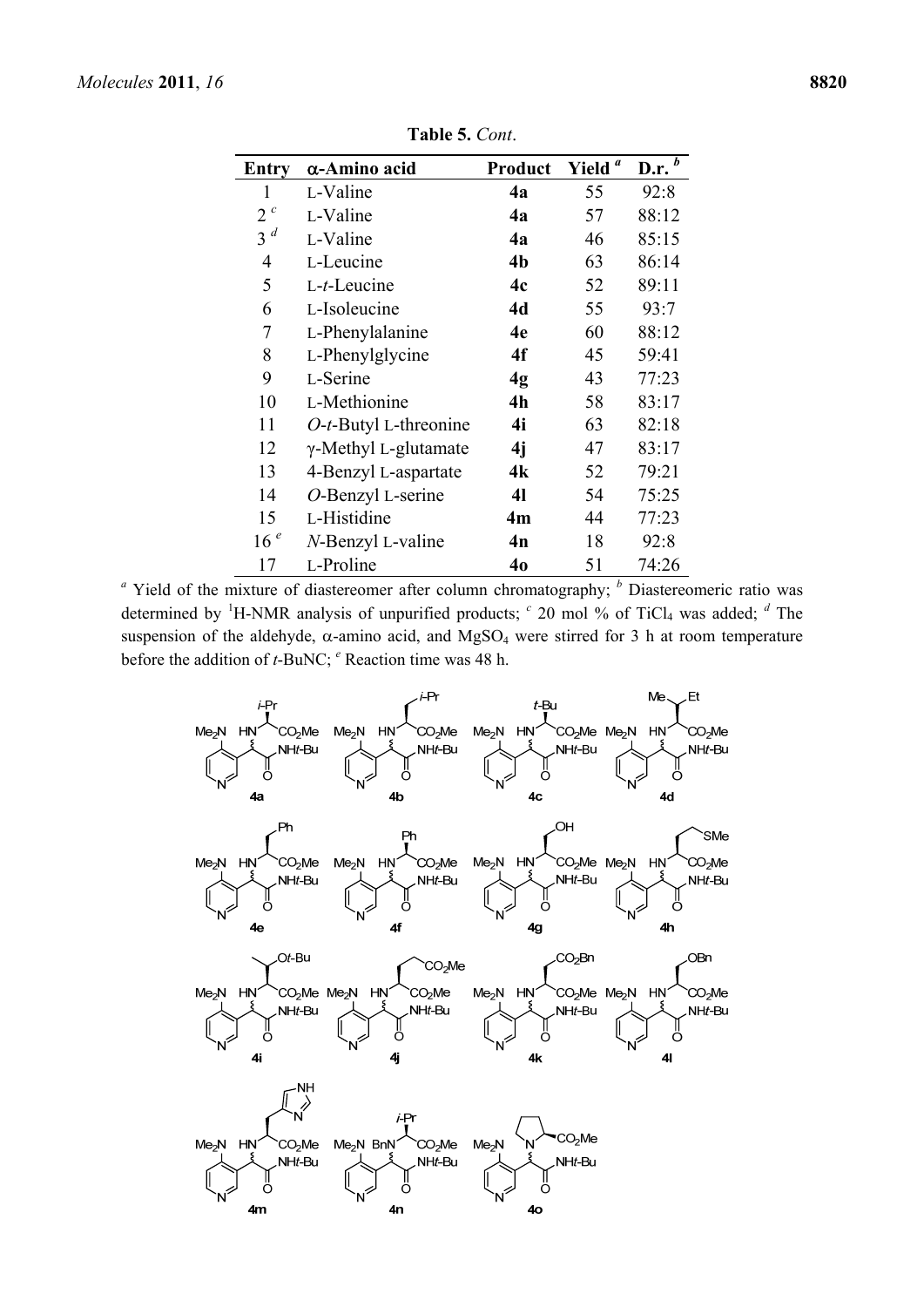**Figure 1.** X-ray structure of major diastereomer of **4a**; disordered atoms omitted for clarity.



#### *2.3. Kinetic Resolution of a Racemic Alcohol by Chiral DMAP Derivatives*

Next, we explored the possibility of using Ugi products as chiral nucleophilic catalysts. The kinetic resolution of racemic alcohol was selected as a model study. A major diastereomer of Ugi product **4a**, which can be easily obtained by column chromatography, was utilized as the catalyst in toluene at −60 °C (Scheme 1). The selectivity factor [34], which was estimated by *ee* of acetylated product **6** and unreacted alcohol **5** [35], was indicated to be 2.33. It was noted that the Ugi product **4a** was capable of catalyzing the acylation reaction, although the selectivity was not satisfied at the moment. Further study to develop more efficient catalysts is now under way.

**Scheme 1.** Kinetic resolution of *rac*-**5** using major diastereomer of **4a**.



## **3. Experimental**

#### *3.1. General*

All melting points were determined using a Yanaco micro melting point apparatus MP-S3 and are uncorrected. Solvents were generally distilled and dried by standard literature procedures prior to use. The IR spectra were recorded on a JASCO FT/IR-4100 spectrometer. NMR spectra were recorded on a Varian VNMRS-400 spectrometer at SC-NMR Laboratory (Okayama University), operating at 400 MHz for <sup>1</sup>H-NMR and 100 MHz for <sup>13</sup>C-NMR. Chemical shifts in CDCl<sub>3</sub> were reported in the  $\delta$ scale relative to CHCl<sub>3</sub> (7.26 ppm) as an internal reference for <sup>1</sup>H-NMR. For <sup>13</sup>C-NMR, chemical shifts were reported in the  $\delta$  scale relative to CHCl<sub>3</sub> (77.0 ppm) as an internal reference. Column chromatography was performed with silica gel 60 N (spherical, neutral,  $40-50 \mu m$ ) purchased from Kanto Chemical. Optical rotations were measured on a Horiba Model SEPA-300 High-sensitive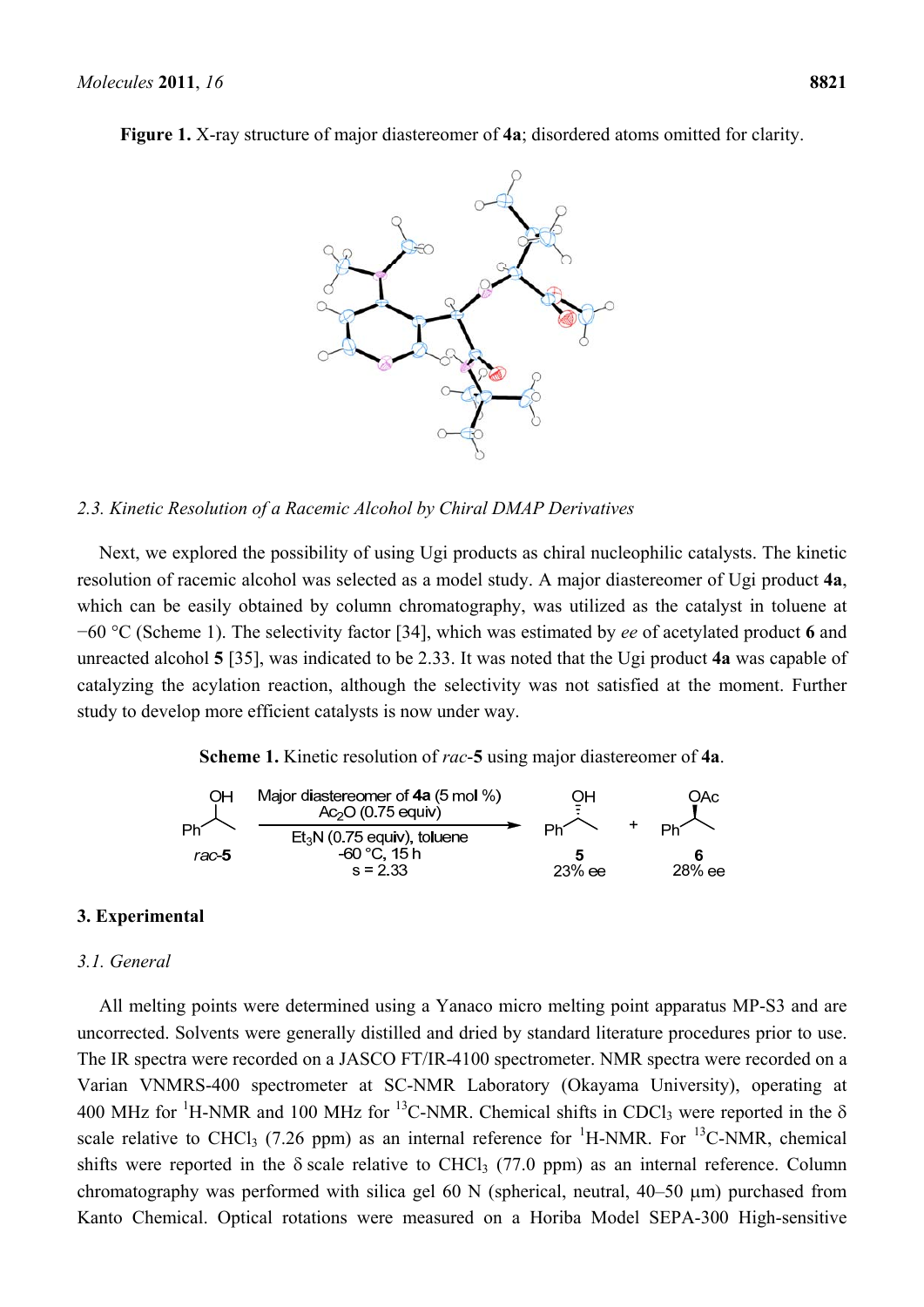polarimeter. FAB mass spectra (for HRMS) were measured on a JEOL JMS-700 MStation at the Mass Spectrometry Facility (Okayama University). The enantiomeric excess (*ee*) was determined by HPLC analysis. HPLC was performed on Shimadzu HPLC systems consisting of the following: pump, LC-10AD; detector, SPD-10A, 254 nm; column, Daicel Chiracel OD-H; mobile phase, hexane/2-propanol.

## *3.2. General Procedure for the Ugi Reaction of 4-(Dimethylamino)-2-pyridinecarboxaldehyde* (**1**)

To a suspension of L-valine (23.1 mg, 0.20 mmol) and aldehyde **1** (36.6 mg, 0.24 mmol) in dry methanol (0.4 mL) in a screw-cap test tube, *tert*-butyl isocyanide (17.2 mg, 0.21 mmol) was added and the reaction mixture was stirred for 15 h at room temperature. The solvent was evaporated *in vacuo* and the resulting residue was purified by silica gel column chromatography (EtOAc/Et<sub>3</sub>N = 97:3, v/v) to give (1*R*) *N*-(1-(*N*-*tert*-butylcarbamoyl)-1-(4-(dimethylamino)pyridyn-2-yl)methyl)-L-valine methyl ester (**2a**) as a brown gummy oil (70.5 mg, 98% yield, d.r. 63:37). For mixture of two diastereomers: IR (neat)  $v = 3327, 2964, 1738, 1681, 1603$  cm<sup>-1</sup>; <sup>1</sup>H-NMR (CDCl<sub>3</sub>, major diastereomer)  $\delta$  1.03 (d, *J* = 6.0 Hz, 6H), 1.32 (s, 9H), 2.03 (sext, *J* = 6.8 Hz, 1H), 2.03 (br, 1H), 2.97 (s, 6H), 3.02–3.07 (m, 1H), 3.60 (s, 3H), 3.90 (s, 1H), 6.39 (dd, *J* = 2.6, 6.0 Hz, 1H), 6.69 (d, *J* = 2.6 Hz, 1H), 7.60 (br, 1H), 8.14 (d,  $J = 6.0$  Hz, 1H); <sup>13</sup>C-NMR (CDCl<sub>3</sub>, major diastereomer)  $\delta$  18.4, 19.9, 28.6, 31.5, 39.1, 50.5, 51.5, 65.8, 66.8, 105.1, 105.8, 148.6, 154.6, 156.8, 171.0, 174.9; HRMS-FAB (*m/z*): [M+H]+ calcd. for C<sub>19</sub>H<sub>33</sub>N<sub>4</sub>O<sub>3</sub> 365.2553, found 365.2535.

*(1SR) N-(1-(N-tert-Butylcarbamoyl)-1-(4-(dimethylamino)pyridyn-2-yl)methyl)-L-t-leucine methyl ester* (**2b**): A pale yellow oil (53.6 mg, 70% yield, d.r. 62:38); For mixture of two diastereomers: IR (neat)  $v = 3337, 2965, 1732, 1674, 1604 cm<sup>-1</sup>;$  <sup>1</sup>H-NMR (CDCl<sub>3</sub>, major diastereomer)  $\delta$  1.04 (s, 9H), 1.32 (s, 9H), 2.57 (br, 1H), 2.95 (br, 1H), 2.97 (s, 6H), 3.58 (s, 3H), 3.81 (s, 1H), 6.38 (dd, *J* = 2.4, 6.0 Hz, 1H), 6.66 (d,  $J = 2.4$  Hz, 1H), 7.57 (br, 1H), 8.15 (d,  $J = 6.0$  Hz, 1H); <sup>13</sup>C-NMR (CDCl<sub>3</sub>, major diastereomer) 26.9, 28.6, 34.2, 39.1, 50.5, 51.1, 67.4, 70.1, 105.1, 105.8, 148.6, 154.6, 156.7, 170.8, 174.5; HRMS-FAB (*m/z*): [M+H]<sup>+</sup> calcd. for C<sub>20</sub>H<sub>35</sub>N<sub>4</sub>O<sub>3</sub> 379.2709, found 379.2739.

*(1SR) N-(1-(N-tert-Butylcarbamoyl)-1-(4-(dimethylamino)pyridyn-2-yl)methyl)-L-isoleucine methyl ester* (**2c**): A pale yellow oil (40.5 mg, 54% yield, d.r. 60:40); For mixture of two diastereomers: IR (neat)  $v = 2967, 1733, 1673, 1604$  cm<sup>-1</sup>; <sup>1</sup>H-NMR (CDCl<sub>3</sub>, major diastereomer)  $\delta$  0.91 (t, *J* = 7.4 Hz, 3H), 0.97 (d, *J* = 6.8 Hz, 3H), 1.31 (s, 9H), 1.55–1.67 (m, 1H), 1.74–1.84 (m, 1H), 2.35 (br, 1H), 2.97 (s, 6H), 3.02–3.06 (m, 1H), 3.15 (d, *J* = 6.0 Hz, 1H), 3.59 (s, 3H), 3.90 (s, 1H), 6.38 (dd, *J* = 2.4, 6.0 Hz, 1H), 6.68 (d,  $J = 2.4$  Hz, 1H), 7.60 (br, 1H), 8.14 (d,  $J = 6.0$  Hz, 1H); <sup>13</sup>C-NMR (CDCl<sub>3</sub>, major diastereomer)  $\delta$  11.4, 16.2, 25.2, 28.6, 38.2, 39.1, 50.5, 51.5, 65.5, 67.2, 105.1, 105.8, 148.5, 154.6, 156.8, 171.0, 174.8; HRMS-FAB (*m/z*): [M+H]<sup>+</sup> calcd. for C<sub>20</sub>H<sub>35</sub>N<sub>4</sub>O<sub>3</sub> 379.2709, found 379.2703.

*(1SR) N-(1-(N-tert-Butylcarbamoyl)-1-(4-(dimethylamino)pyridyn-2-yl)methyl)-L-phenylalanine methyl ester* (**2d**): A pale yellow oil (45.6 mg, 57% yield, d.r. 55:45); For mixture of two diastereomers: IR (neat)  $v = 2964$ , 1739, 1676, 1604 cm<sup>-1</sup>; <sup>1</sup>H-NMR (CDCl<sub>3</sub>, major diastereomer)  $\delta$  1.09 (s, 9H), 2.81–2.92 (m, 1H), 2.96 (s, 6H), 3.01–3.08 (m, 2H), 3.48–3.54 (m, 1H), 3.57 (s, 3H), 3.95 (s, 1H), 6.38 (dd, *J* = 2.4, 5.6 Hz, 1H), 6.67 (d, *J* = 2.4 Hz, 1H), 7.12 (br, 1H), 7.14–7.31 (m, 5H), 8.14 (d, *J* = 5.6 Hz, 1H); <sup>13</sup>C-NMR (CDCl<sub>3</sub>, major diastereomer) δ 28.3, 39.1, 39.8, 50.2, 51.7, 62.6, 66.5, 105.0, 105.7,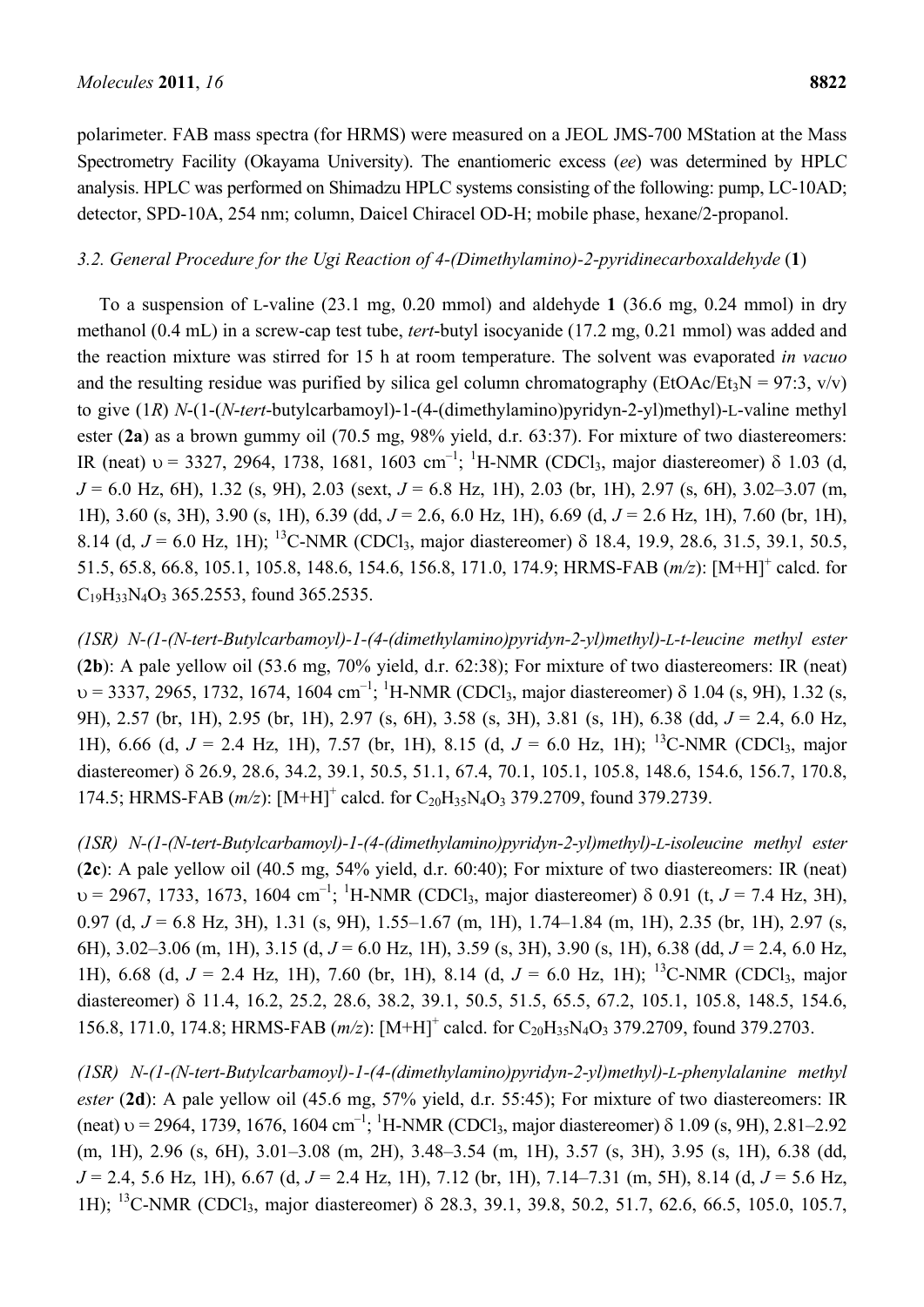126.6, 128.5, 129.3, 137.9, 148.5, 154.6, 156.7, 170.6, 174.5; HRMS-FAB ( $m/z$ ): [M+H]<sup>+</sup> calcd. for  $C_{23}H_{33}N_4O_3$  413.2553, found 413.2551.

*(1SR) N-(1-(N-tert-Butylcarbamoyl)-1-(4-(dimethylamino)pyridyn-2-yl)methyl)-L-phenylglycine methyl* ester (**2e**): A pale yellow oil (47.6 mg, 59% yield, d.r. 55:45); For mixture of two diastereomers: IR (neat)  $v = 2916$ , 1739, 1673, 1604 cm<sup>-1</sup>; <sup>1</sup>H-NMR (CDCl<sub>3</sub>, major diastereomer)  $\delta$  1.22 (s, 9H), 2.04 (s, 1H), 3.02 (s, 6H), 3.65 (s, 3H), 4.10 (br, 1H), 4.36 (s, 1H), 6.42 (dd, *J* = 2.8, 6.0 Hz, 1H), 6.74 (d, *J* = 2.8 Hz, 1H), 7.25–7.38 (m, 5H), 7.46 (br, 1H), 8.15 (d, *J* = 6.0 Hz, 1H); <sup>13</sup>C-NMR (CDCl<sub>3</sub>, major diastereomer)  $\delta$  28.5, 39.2, 50.7, 52.3, 64.3, 65.5, 105.1, 105.7, 127.8, 128.2, 128.8, 129.8, 137.9, 155.1, 157.0, 170.0, 172.8; HRMS-FAB (*m/z*): [M+H]<sup>+</sup> calcd. for C<sub>22</sub>H<sub>31</sub>N<sub>4</sub>O<sub>3</sub> 399.2396, found 399.2409.

*(1SR) N-(1-(N-tert-Butylcarbamoyl)-1-(4-(dimethylamino)pyridyn-2-yl)methyl)-L-threonine methyl ester* (**2f**): A pale yellow oil (61.7 mg, 77% yield, d.r. 50:50); For mixture of two diastereomers: IR (neat)  $v = 3329, 2972, 1737, 1673, 1604$  cm<sup>-1</sup>; <sup>1</sup>H-NMR (CDCl<sub>3</sub>, major diastereomer)  $\delta$  1.17 (d, *J* = 6.4 Hz, 3H), 1.30 (s, 9H), 1.98 (br, 1H), 3.01 (s, 6H), 3.14 (d, *J* = 6.4 Hz, 1H), 3.65 (s, 3H), 3.95 (quin, *J* = 6.4 Hz, 1H), 4.19 (s, 1H), 4.54 (br, 1H), 6.41 (dd, *J* = 2.4, 6.0 Hz, 1H), 6.68 (d, *J* = 2.4 Hz, 1H), 7.48 (br, 1H), 8.14 (d,  $J = 6.0$  Hz, 1H); <sup>13</sup>C-NMR (CDCl<sub>3</sub>, major diastereomer)  $\delta$  19.7, 22.7, 28.5, 39.2, 50.9, 52.0, 66.3, 68.0, 105.1, 105.8, 147.3, 155.2, 156.2, 169.8, 173.5; HRMS-FAB (*m/z*): [M+H]+ calcd. for C18H31N4O4 367.2345, found 367.2319.

*(1SR) N-(1-(N-tert-Butylcarbamoyl)-1-(4-(dimethylamino)pyridyn-2-yl)methyl)-L-serine methyl ester* (**2g**): A pale yellow oil (60.3 mg, 85% yield, d.r. 53:47); For mixture of two diastereomers: IR (neat)  $v = 3329, 2969, 1739, 1671, 1604 cm<sup>-1</sup>;$  <sup>1</sup>H-NMR (CDCl<sub>3</sub>, major diastereomer)  $\delta$  1.30 (s, 9H), 2.99 (s, 6H), 3.43 (br, 1H), 3.47–3.50 (m, 1H), 3.66 (s, 3H), 3.75–3.78 (m, 1H), 3.82 (d, *J* = 4.2 Hz, 1H), 4.21 (s, 1H), 4.38 (br, 1H), 6.39 (dd, *J* = 2.8, 6.0 Hz, 1H), 6.70 (d, *J* = 2.8 Hz, 1H), 7.52 (br, 1H), 8.10 (d,  $J = 6.0$  Hz, 1H); <sup>13</sup>C-NMR (CDCl<sub>3</sub>, major diastereomer)  $\delta$  28.4, 39.1, 50.8, 52.1, 61.8, 62.3, 65.1, 104.9, 105.6, 147.7, 155.2, 156.8, 170.3, 172.8; HRMS-FAB ( $m/z$ ): [M+H]<sup>+</sup> calcd. for C<sub>17</sub>H<sub>29</sub>N<sub>4</sub>O<sub>4</sub> 353.2189, found 353.2200.

Procedure for the Synthesis of **2h**

To the mixture of L-proline (33.9 mg, 0.29 mmol) and aldehyde **1** (39.8 mg, 0.27 mmol) in dry methanol (0.4 mL) in a screw-cap test tube, *tert*-butyl isocyanide (30.4 µL, 0.27 mmol) was added and the reaction mixture was stirred for 24 h at room temperature. The solvent was evaporated *in vacuo*. To a solution of the crude product in MeOH (4 mL) was added NaBH<sub>4</sub> (31.6 mg, 0.84 mmol) at 0 °C owing to reduction of unreacted aldehyde **1**. The reaction mixture was stirred at the same temperature for one hour before being quenched with saturated aq. NH4Cl (4 mL). The resulting solution was warmed to room temperature and extracted with Et<sub>2</sub>O ( $3 \times 4$  mL). The combined organic phase was washed with brine (15 mL), dried over MgSO4, filtered, and concentrated *in vacuo* to give (1*SR*) *N*-(1- (*N*-*tert*-butylcarbamoyl)-1-(4-(dimethylamino)pyridyn-2-yl)methyl)-L-proline methyl ester (**2h**) as a pale yellow oil (18.0 mg, 19% yield, d.r. 51:49). For mixture of two diastereomers: IR (neat)  $v = 2967$ , 1737, 1671, 1603 cm<sup>-1</sup>; <sup>1</sup>H-NMR (CDCl<sub>3</sub>)  $\delta$  1.31 (s, 9H), 1.37 (s, 9H), 1.78–1.89 (m, 6H), 2.07–2.17 (m, 2H), 2.68–2.81 (m, 2H), 2.98 (s, 6H), 2.99 (s, 6H), 3.09–3.15 (m, 2H), 3.57 (s, 3H), 3.63 (s, 3H),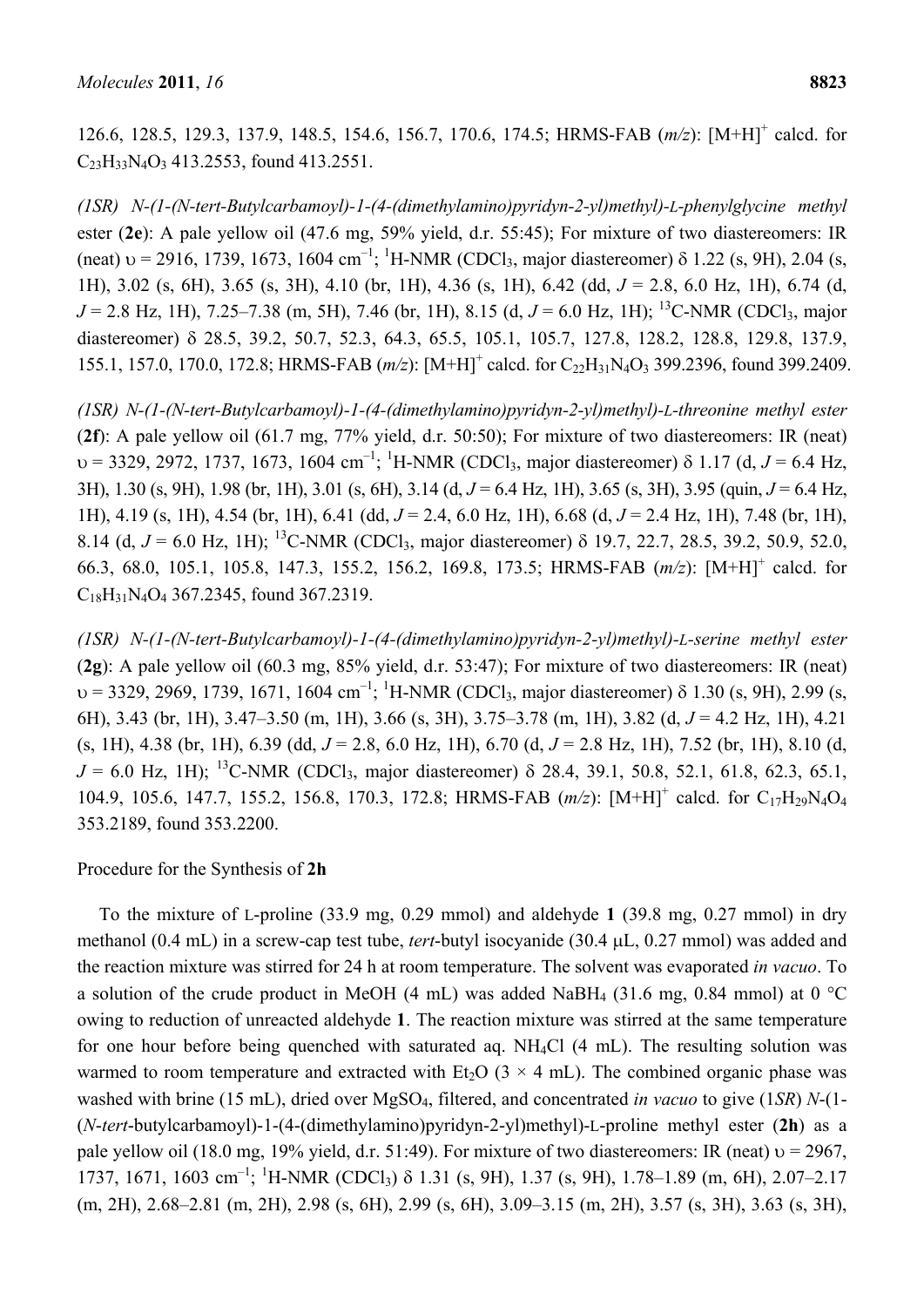3.65–3.69 (m, 2H), 4.22 (s, 2H), 6.38 (dd, *J* = 2.8, 6.0 Hz, 1H), 6.39 (dd, *J* = 2.8, 6.0 Hz, 1H), 6.51 (d, *J* = 2.8 Hz, 1H), 6.54 (d, *J* = 2.8 Hz, 1H), 7.38 (br, 1H), 7.93 (br, 1H), 8.15 (d, *J* = 6.0 Hz, 1H), 8.17  $(d, J = 6.0 \text{ Hz}, 1\text{ H})$ ; <sup>13</sup>C-NMR (CDCl<sub>3</sub>)  $\delta$  23.6, 23.7, 28.5, 28.6, 29.9, 30.4, 39.1, 39.1, 50.6, 50.7, 50.9, 51.4, 51.5, 52.7, 61.6, 62.9, 74.2, 74.8, 105.6, 105.7, 106.6, 107.1, 149.0, 149.1, 154.7, 154.8, 156.5, 157.1, 170.0, 170.2, 175.4, 175.9; HRMS-FAB  $(m/z)$ :  $[M+H]^+$  calcd. for C<sub>19</sub>H<sub>31</sub>N<sub>4</sub>O<sub>3</sub> 363.2396, found 363.2391.

## *3.3. General Procedure for the Ugi Reaction of 4-(Dimethylamino)-3-pyridinecarboxaldehyde* (**3**)

To the suspension of aldehyde **3** (75.1 mg, 0.50 mmol) and L-valine (64.4 mg, 0.55 mmol) in dry methanol (1.0 mL) in a screw-cap test tube, *tert*-butyl isocyanide (62.0 µL, 0.55 mmol) was added and the reaction mixture was stirred for 15 hours at 50 °C. The solvent was evaporated *in vacuo* and the resulting residue was purified by silica gel column chromatography on  $SiO<sub>2</sub>$  (EtOAc/toluene = 4:1, v/v) to give (1*R*) *N*-(1-(*N*-*tert*-butylcarbamoyl)-1-(4-(dimethylamino)pyridyn-3-yl)methyl)-L-valine methyl ester (**4a**) as a colorless solid (99.7 mg, 55% yield, d.r. 92:8, Table 5, entry 1). For the major diastereomer: m.p. 119 °C; IR (KBr)  $v = 3200, 2963, 1737, 1673$  cm<sup>-1</sup>; <sup>1</sup>H-NMR (CDCl<sub>3</sub>)  $\delta$  0.85 (d, *J* = 6.7 Hz, 3H), 0.90 (d, *J* = 6.7 Hz, 3H), 1.34 (s, 9H), 1.92 (sext, *J* = 6.7 Hz, 1H), 2.40 (br, 1H), 2.79 (br, 1H), 2.85 (s, 6H), 3.70 (s, 3H), 4.58 (s, 1H), 6.88 (d, *J* = 5.6 Hz, 1H), 7.26 (br, 1H), 8.36 (d,  $J = 5.6$  Hz, 1H), 8.48 (s, 1H); <sup>13</sup>C-NMR (CDCl<sub>3</sub>)  $\delta$  18.4, 19.1, 28.6, 31.3, 44.3, 50.8, 51.5, 58.8, 64.8, 113.6, 127.9, 149.8, 150.3, 159.4, 170.9, 174.6; HRMS-FAB ( $m/z$ ): [M+H]<sup>+</sup> calcd. for C<sub>19</sub>H<sub>33</sub>N<sub>4</sub>O<sub>3</sub> 365.2553, found 365.2554;  $[\alpha]_D^{25}$  –137 (c 0.715, MeOH).

*(1R) N-(1-(N-tert-Butylcarbamoyl)-1-(4-(dimethylamino)pyridyn-3-yl)methyl)-L-leucine methyl ester* (**4b**): A colorless solid (118.6 mg, 63% yield, d.r. 86:14); For the major diastereomer: m.p. 139–141 °C; IR (KBr)  $v = 3372, 3210, 2952, 1734, 1666$  cm<sup>-1</sup>; <sup>1</sup>H-NMR (CDCl<sub>3</sub>)  $\delta$  0.72 (d, *J* = 6.6 Hz, 3H), 0.85 (d, *J* = 6.6 Hz, 3H), 1.35 (s, 9H), 1.42–1.45 (m, 2H), 1.61 (sext, *J* = 6.6 Hz, 1H), 2.13 (br, 1H, 2.84 (s, 6H), 3.03–3.07 (m, 1H), 3.68 (s, 3H), 4.58 (s, 1H), 6.87 (d, *J* = 5.5 Hz, 1H), 7.37 (br, 1H), 8.35 (d, *J* = 5.5 Hz, 1H), 8.42 (s, 1H); <sup>13</sup>C-NMR (CDCl<sub>3</sub>)  $\delta$  21.7, 22.9, 24.7, 28.6, 42.3, 44.3, 50.9, 51.8, 57.8, 59.0, 113.6, 128.3, 149.9, 150.1, 159.4, 171.0, 175.3; HRMS-FAB (*m/z*): [M+H]+ calcd. for  $C_{20}H_{35}N_4O_3$  379.2709, found 379.2702;  $[\alpha]_D^{25}$  -148 (c 0.205, MeOH).

*(1R) N-(1-(N-tert-Butylcarbamoyl)-1-(4-(dimethylamino)pyridyn-3-yl)methyl)-L-t-leucine methyl ester*  (**4c**): A colorless solid (39.6 mg, 52% yield, d.r. 89:11); For the major diastereomer: m.p. 165–166 °C; IR (KBr)  $v = 3353$ , 3214, 2965, 1737, 1677 cm<sup>-1</sup>; <sup>1</sup>H-NMR (CDCl<sub>3</sub>)  $\delta$  0.91 (s, 9H), 1.32 (s, 9H), 2.57–2.66 (m, 2H), 2.84 (s, 6H), 3.68 (s, 3H), 4.49 (s, 1H), 6.89 (d, *J* = 5.5 Hz, 1H), 7.07 (br, 1H), 8.37 (d,  $J = 5.5$  Hz, 1H), 8.50 (s, 1H); <sup>13</sup>C-NMR (CDCl<sub>3</sub>)  $\delta$  26.7, 28.7, 34.0, 44.3, 50.8, 51.2, 58.8, 67.7, 113.7, 127.5, 149.9, 150.5, 159.6, 170.8, 174.5; HRMS-FAB ( $m/z$ ): [M+H]<sup>+</sup> calcd. for C<sub>20</sub>H<sub>35</sub>N<sub>4</sub>O<sub>3</sub> 379.2709, found 379.2733;  $[\alpha]_D^{25}$  –146 (c 0.270, MeOH).

*(1R) N-(1-(N-tert-butylcarbamoyl)-1-(4-(dimethylamino)pyridyn-3-yl)methyl)-L-isoleucine methyl ester*  (**4d**): A colorless solid (104.3 mg, 55% yield, d.r. 93:7); For the major diastereomer: m.p. 97–100 °C; IR (KBr)  $v = 3333, 3204, 2967, 1739, 1676$  cm<sup>-1</sup>; <sup>1</sup>H-NMR (CDCl<sub>3</sub>)  $\delta$  0.79 (d, *J* = 7.7 Hz, 3H), 0.80  $(t, J = 7.7 \text{ Hz}, 3\text{H})$ , 1.06–1.17 (m, 1H), 1.32 (s, 9H), 1.43–1.49 (m, 1H), 1.63–1.69 (m, 1H), 2.37 (br,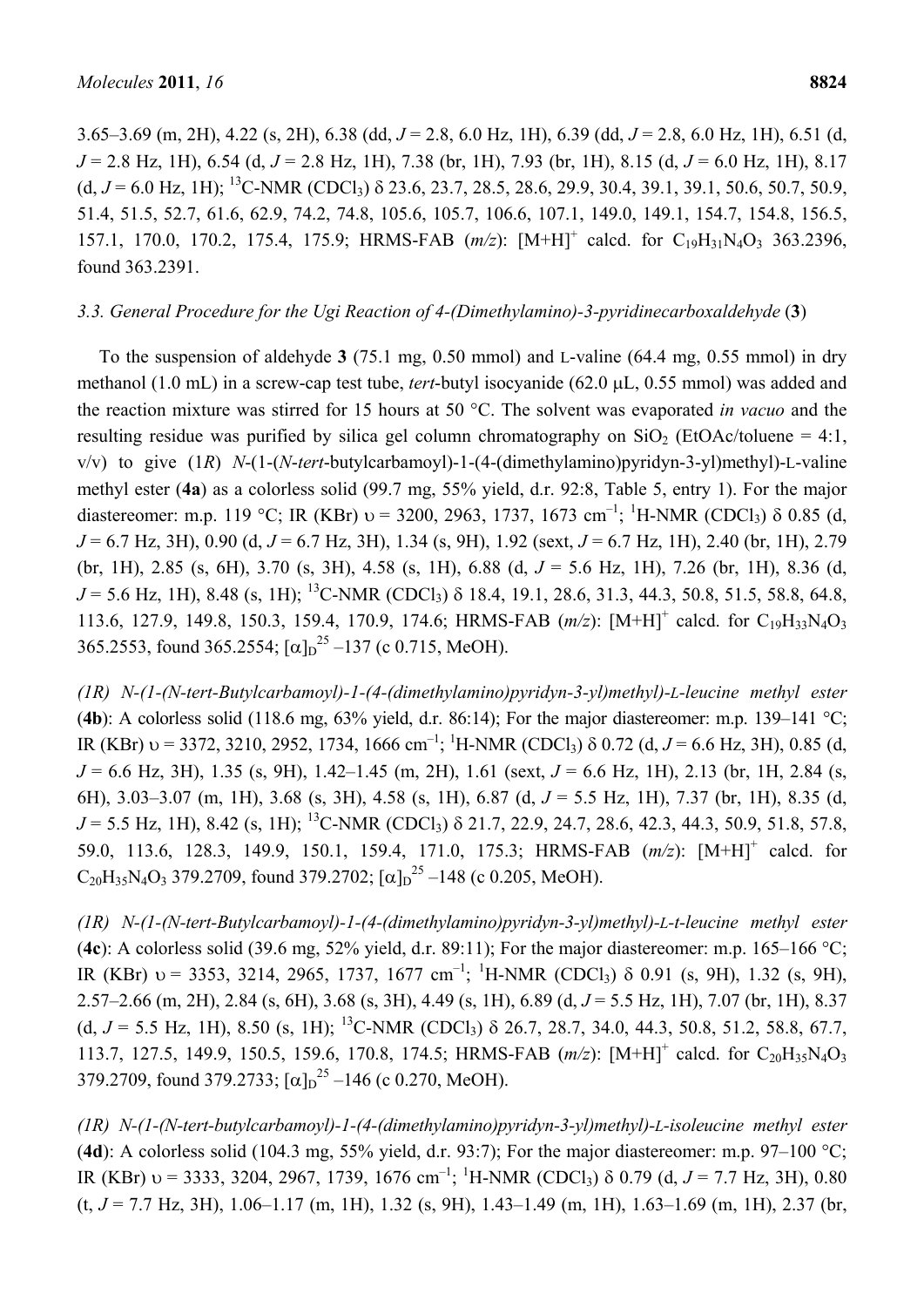1H), 2.83 (s, 6H), 2.86 (d, *J* = 6.0 Hz, 1H), 3.68 (s, 3H), 4.55 (s, 1H), 6.87 (d, *J* = 5.6 Hz, 1H), 7.25 (br, 1H), 8.34 (d,  $J = 5.6$  Hz, 1H), 8.45 (s, 1H); <sup>13</sup>C-NMR (CDCl<sub>3</sub>)  $\delta$  11.2, 15.5, 25.2, 28.6, 37.9, 44.3, 50.8, 51.5, 58.9, 63.8, 113.7, 128.0, 149.8, 150.3, 159.4, 170.9, 174.6; HRMS-FAB (*m/z*): [M+H]+ calcd. for C<sub>20</sub>H<sub>35</sub>N<sub>4</sub>O<sub>3</sub> 379.2709, found 379.2713;  $[\alpha]_D^{25} -115$  (c 0.325, MeOH).

*(1SR) N-(1-(N-tert-Butylcarbamoyl)-1-(4-(dimethylamino)pyridyn-3-yl)methyl)-L-phenylalanine methyl ester* (**4e**): A colorless solid (123.3 mg, 60% yield, d.r. 88:12); For mixture of two diastereomers: m.p. 128–129 °C; IR (KBr)  $v = 3319$ , 3202, 2962, 1739, 1673 cm<sup>-1</sup>; <sup>1</sup>H-NMR (CDCl<sub>3</sub>, major diastereomer) 1.31 (s, 9H), 2.27 (br, 1H), 2.74 (s, 6H), 2.83 (dd, *J* = 7.9, 13.7 Hz, 1H), 2.97 (dd, *J* = 5.9, 13.7 Hz, 1H), 3.32–3.36 (m, 1H), 3.64 (s, 3H), 4.58 (s, 1H), 6.81 (d, *J* = 5.6 Hz, 1H), 7.02–7.04 (m, 2H), 7.18–7.26 (m, 3H), 7.41 (br, 1H), 8.20 (s, 1H), 8.31 (d,  $J = 5.6$  Hz, 1H); <sup>13</sup>C-NMR (CDCl<sub>3</sub>, major diastereomer)  $\delta$ 28.6, 38.9, 44.3, 50.7, 51.8, 58.8, 60.7, 113.6, 126.8, 127.9, 128.5, 128.9, 136.6, 149.8, 150.0, 159.2, 170.8, 173.9; HRMS-FAB (*m/z*): [M+H]<sup>+</sup> calcd. for C<sub>23</sub>H<sub>33</sub>N<sub>4</sub>O<sub>3</sub> 413.2553, found 413.2532.

*(1SR) N-(1-(N-tert-Butylcarbamoyl)-1-(4-(dimethylamino)pyridyn-3-yl)methyl)-L-phenylglycine methyl ester* (**4f**): A colorless solid (90.0 mg, 45% yield, d.r. 59:41); For mixture of two diastereomers: m.p. 146–149 °C; IR (KBr)  $v = 3195$ , 2995, 1738, 1666 cm<sup>-1</sup>; <sup>1</sup>H-NMR (CDCl<sub>3</sub>, major diastereomer)  $\delta$  1.39 (s, 9H), 1.75 (br, 1H), 2.62 (s, 6H), 3.69 (s, 3H), 4.29 (br, 1H), 4.43 (s, 1H), 6.79 (d, *J* = 5.6 Hz, 1H), 7.30–7.40 (m, 5H), 7.43 (br, 1H), 8.31 (d,  $J = 5.6$  Hz, 1H), 8.40 (s, 1H); <sup>13</sup>C-NMR (CDCl<sub>3</sub>, major diastereomer)  $\delta$  28.7, 43.9, 51.0, 52.4, 57.9, 64.0, 113.6, 127.8, 128.5, 128.7, 128.9, 137.2, 149.7, 149.8, 158.9, 170.6, 172.4; HRMS-FAB (*m/z*): [M+H]<sup>+</sup> calcd. for C<sub>22</sub>H<sub>31</sub>N<sub>4</sub>O<sub>3</sub> 399.2396, found 399.2382.

*(1SR) N-(1-(N-tert-Butylcarbamoyl)-1-(4-(dimethylamino)pyridyn-3-yl)methyl)-L-serine methyl ester* (**4g**): A yellowish solid (76.2 mg, 43% yield, d.r. 77:23); For mixture of two diastereomers: m.p. 121 °C; IR (KBr)  $v = 3451, 3202, 2959, 1722, 1666$  cm<sup>-1</sup>; <sup>1</sup>H-NMR (CDCl<sub>3</sub>, major diastereomer)  $\delta$  1.35 (s, 9H), 2.86 (br, 1H), 2.86 (s, 6H), 3.29 (dd, *J* = 4.4, 5.3 Hz, 1H), 3.70–3.72 (m, 1H), 3.74 (s, 3H), 3.79–3.85 (m, 1H), 4.71 (s, 1H), 6.92 (d, *J* = 5.6 Hz, 1H), 7.28 (br, 1H), 8.36 (d, *J* = 5.6 Hz, 1H), 8.43 (s, 1H); <sup>13</sup>C-NMR (CDCl<sub>3</sub>, major diastereomer)  $\delta$  28.6, 44.5, 51.1, 52.2, 58.5, 61.0, 62.5, 114.0, 128.5, 149.7, 149.8, 159.3, 170.7, 172.7; HRMS-FAB (m/z): [M+H]<sup>+</sup> calcd. for C<sub>17</sub>H<sub>29</sub>N<sub>4</sub>O<sub>4</sub> 353.2189, found 353.2175.

*(1R) N-(1-(N-tert-Butylcarbamoyl)-1-(4-(dimethylamino)pyridyn-3-yl)methyl)-L-methionine methyl ester* (**4h**): A colorless solid (115.0 mg, 58% yield, d.r. 83:17). For the major diastereomer: m.p. 98–100 °C; IR (KBr)  $v = 3203$ , 2971, 1735, 1671 cm<sup>-1</sup>; <sup>1</sup>H-NMR (CDCl<sub>3</sub>)  $\delta$  1.26 (s, 9H), 1.70–1.79 (m, 1H), 1.83–1.91 (m, 1H), 1.95 (s, 3H), 2.34–2.49 (m, 2H), 2.35 (br, 1H), 2.77 (s, 6H), 3.14 (br, 1H), 3.63 (s, 3H), 4.57 (s, 1H), 6.82 (d, *J* = 5.5 Hz, 1H), 7.18 (br, 1H), 8.28 (d, *J* = 5.5 Hz, 1H), 8.39 (s, 1H); <sup>13</sup>C-NMR (CDCl<sub>3</sub>)  $\delta$  15.2, 28.5, 30.3, 32.2, 44.2, 50.7, 51.8, 58.0, 58.4, 113.6, 128.0, 149.8, 150.0, 159.1, 170.6, 174.2; HRMS-FAB (*m/z*): [M+H]<sup>+</sup> calcd. for C<sub>19</sub>H<sub>33</sub>N<sub>4</sub>O<sub>3</sub>S 397.2273, found 397.2245;  $[\alpha]_{D}^{25}$  –156 (c 0.420, MeOH).

*(1SR) N-(1-(N-tert-Butylcarbamoyl)-1-(4-(dimethylamino)pyridyn-3-yl)methyl) O-t-butyl L-threonine methyl ester* (**4i**): A colorless solid (132.6 mg, 63% yield, d.r. 82:18); For mixture of two diastereomers: m.p. 136 °C; IR (KBr)  $v = 3387, 3249, 2977, 1732, 1675$  cm<sup>-1</sup>; <sup>1</sup>H-NMR (CDCl<sub>3</sub>, major diastereomer)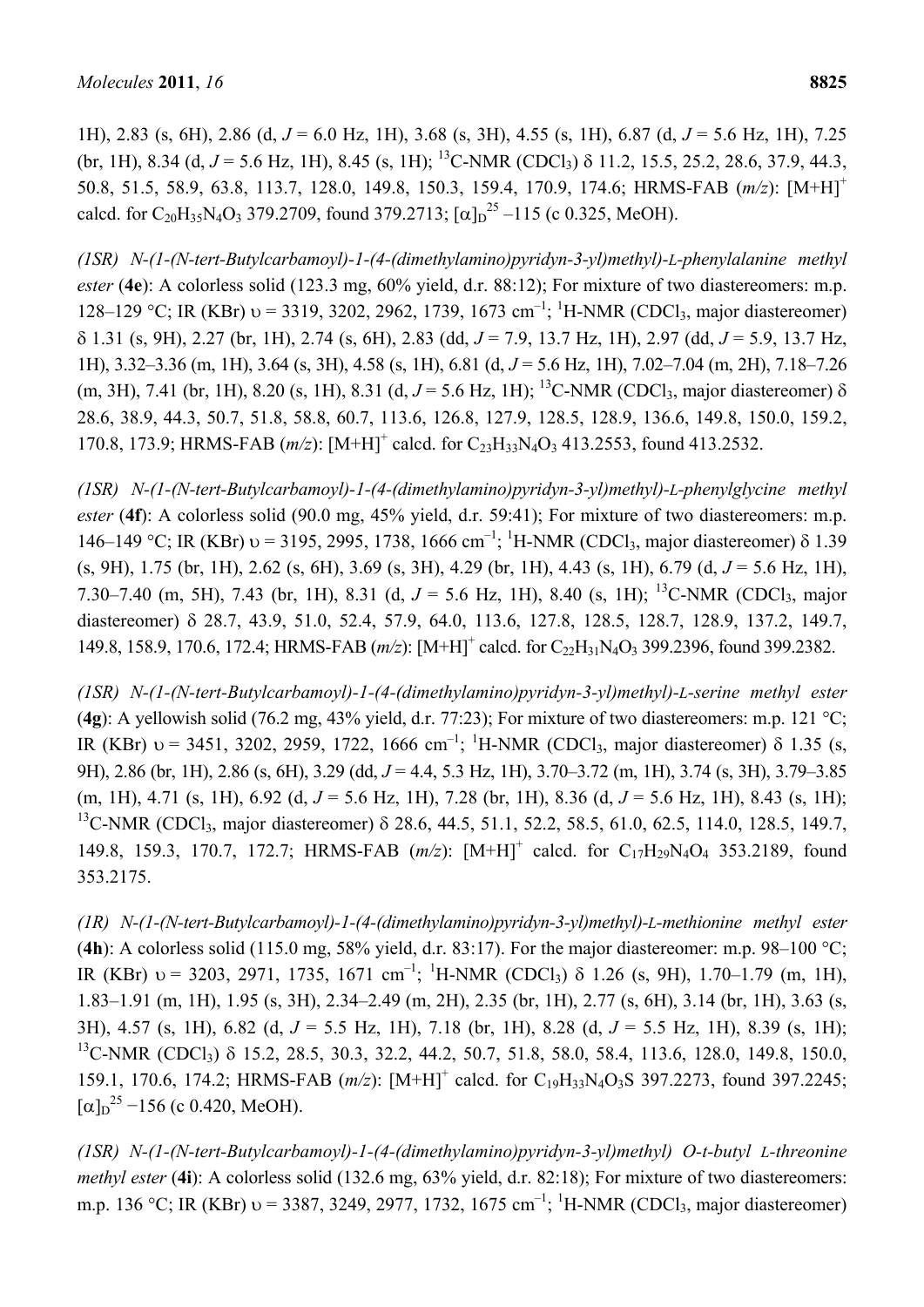$\delta$  1.05 (s, 9H), 1.08 (d,  $J = 6.2$  Hz, 3H), 1.35 (s, 9H), 2.20 (br, 1H), 2.54 (br, 1H), 2.84 (s, 6H), 3.68 (s, 3H), 3.86 (td, *J* = 6.2, 10.7 Hz, 1H), 4.65 (s, 1H), 6.84 (d, *J* = 5.6 Hz, 1H), 7.55 (br, 1H), 8.31 (d,  $J = 5.6$  Hz, 1H), 8.40 (s, 1H); <sup>13</sup>C-NMR (CDCl<sub>3</sub>, major diastereomer)  $\delta$  20.5, 28.3, 28.6, 44.4, 50.8, 51.7, 59.1, 65.5, 68.2, 74.0, 113.5, 128.2, 149.7, 149.9, 159.5, 171.3, 173.5; HRMS-FAB (*m/z*):  $[M+H]^{+}$  calcd. for  $C_{22}H_{39}N_{4}O_{4}$  423.2971, found 423.2973.

*(1SR) N-(1-(N-tert-Butylcarbamoyl)-1-(4-(dimethylamino)pyridyn-3-yl)methyl) L-glutamic acid dimethyl ester* (**4j**): A colorless solid (94.9 mg, 47% yield, d.r. 83:17); For the major diastereomer: m.p. 89–90 °C; IR (KBr)  $v = 3202, 2970, 1740, 1672$  cm<sup>-1</sup>; <sup>1</sup>H-NMR (CDCl<sub>3</sub>)  $\delta$  1.34 (s, 9H), 1.82–2.02 (m, 2H), 2.30 (br, 1H), 2.35 (t, *J* = 7.6 Hz, 2H), 2.84 (s, 6H), 3.04 (dd, *J* = 5.8, 7.6 Hz, 1H), 3.63 (s, 3H), 3.70 (s, 3H), 4.64 (s, 1H), 6.88 (d, *J* = 5.6 Hz, 1H), 7.11 (br, 1H), 8.36 (d, *J* = 5.6 Hz, 1H), 8.43 (s, 1H);  $^{13}$ C-NMR (CDCl<sub>3</sub>)  $\delta$  27.9, 28.7, 30.2, 44.4, 51.0, 51.7, 52.0, 58.2, 58.3, 113.7, 127.9, 149.9, 150.0, 159.5, 170.7, 173.2, 174.2; HRMS-FAB (m/z): [M+H]<sup>+</sup> calcd. for C<sub>20</sub>H<sub>33</sub>N<sub>4</sub>O<sub>5</sub> 409.2451, found 409.2426;  $[\alpha]_{D}^{25}$  –156 (c 0.120, MeOH).

*(1SR) -Benzyl N-(1-(N-tert-butylcarbamoyl)-1-(4-(dimethylamino)pyridyn-3-yl)methyl)-L-aspartic acid methyl ester* (**4k**): A colorless solid (122.5 mg, 52% yield, d.r. 79:21); For mixture of two diastereomers: m.p. 105 °C; IR (KBr)  $v = 3334$ , 3202, 2971, 1739, 1668 cm<sup>-1</sup>; <sup>1</sup>H-NMR (CDCl<sub>3</sub>, major diastereomer) δ 1.34 (s, 9H), 1.98 (br, 1H), 2.75 (dd, *J* = 3.0, 6.1 Hz, 2H), 2.81 (s, 6H), 3.52 (br, 1H), 3.66 (s, 3H), 4.67 (s, 1H), 5.06 (dd, *J* =12.2, 18.4 Hz, 2H), 6.87 (d, *J* = 5.5 Hz, 1H), 7.27–7.36 (m, 5H), 7.40 (br, 1H), 8.36 (d,  $J = 5.5$  Hz, 1H), 8.41 (s, 1H); <sup>13</sup>C-NMR (CDCl<sub>3</sub>, major diastereomer) 28.6, 36.9, 44.4, 50.9, 52.2, 56.0, 58.4, 66.6, 113.9, 128.3, 128.3, 128.4, 128.5, 135.4, 150.0, 150.0, 159.2, 170.4, 170.7, 172.8; HRMS-FAB  $(m/z)$ :  $[M+H]^+$  calcd. for C<sub>25</sub>H<sub>35</sub>N<sub>4</sub>O<sub>5</sub> 471.2607, found 471.2593.

*(1SR) N-(1-(N-tert-Butylcarbamoyl)-1-(4-(dimethylamino)pyridyn-3-yl)methyl) O-benzyl L-serine methyl ester* (**4l**): A colorless solid (120.2 mg, 54% yield, d.r. 75:25); For mixture of two diastereomers: m.p. 145 °C; IR (KBr)  $v = 3203$ , 2969, 1743, 1667 cm<sup>-1</sup>; <sup>1</sup>H-NMR (CDCl<sub>3</sub>, major diastereomer)  $\delta$  1.36 (s, 9H), 1.74 (br, 1H), 2.80 (s, 6H), 3.33 (br, 1H), 3.52–3.65 (m, 2H), 3.71 (s, 3H), 4.41 (dd, *J* = 12.2, 14.3 Hz, 2H), 4.69 (s, 1H), 6.86 (d, *J* = 5.6 Hz, 1H), 7.17–7.19 (m, 2H), 7.24–7.37 (m, 3H), 7.57 (br, 1H), 8.35 (d,  $J = 5.6$  Hz, 1H), 8.41 (s, 1H); <sup>13</sup>C-NMR (CDCl<sub>3</sub>, major diastereomer)  $\delta$  28.7, 44.4, 50.9, 52.1, 59.0, 59.6, 70.1, 73.1, 113.8, 127.6, 127.8, 128.4, 128.5, 137.5, 149.8, 150.0, 159.4, 171.0, 172.4; HRMS-FAB  $(m/z)$ :  $[M+H]^+$  calcd. for  $C_{24}H_{35}N_4O_4$  443.2658, found 443.2681.

*(1SR) N-(1-(N-tert-Butylcarbamoyl)-1-(4-(dimethylamino)pyridyn-3-yl)methyl)-L-histidine methyl ester* (**4m**): A colorless solid (88.1 mg, 44% yield, d.r. 77:23); For mixture of two diastereomers: m.p. 110–113 °C; IR (KBr)  $v = 3320, 3206, 2960, 1741, 1676$  cm<sup>-1</sup>; <sup>1</sup>H-NMR (CDCl<sub>3</sub>, major diastereomer) 1.33 (s, 9H), 2.55 (br, 1H), 2.81 (s, 6H), 2.86–3.06 (m, 2H), 3.42 (dd, *J* = 5.1, 7.6 Hz, 1H), 3.70 (s, 3H), 4.65 (s, 1H), 6.67 (s, 1H), 6.86 (d, *J* = 5.6 Hz, 1H), 7.44 (s, 1H), 7.46 (br, 1H), 8.23 (s, 1H), 8.29 (d,  $J = 5.6$  Hz, 1H); <sup>13</sup>C-NMR (CDCl<sub>3</sub>, major diastereomer)  $\delta$  28.6, 28.6 30.1, 44.3, 44.4, 50.9, 52.1, 58.7, 59.7, 113.7, 128.5, 135.1, 149.5, 149.6, 159.4, 171.0, 174.0; HRMS-FAB ( $m/z$ ): [M+H]<sup>+</sup> calcd. for  $C_{20}H_{31}N_6O_3$  403.2458, found 403.2460.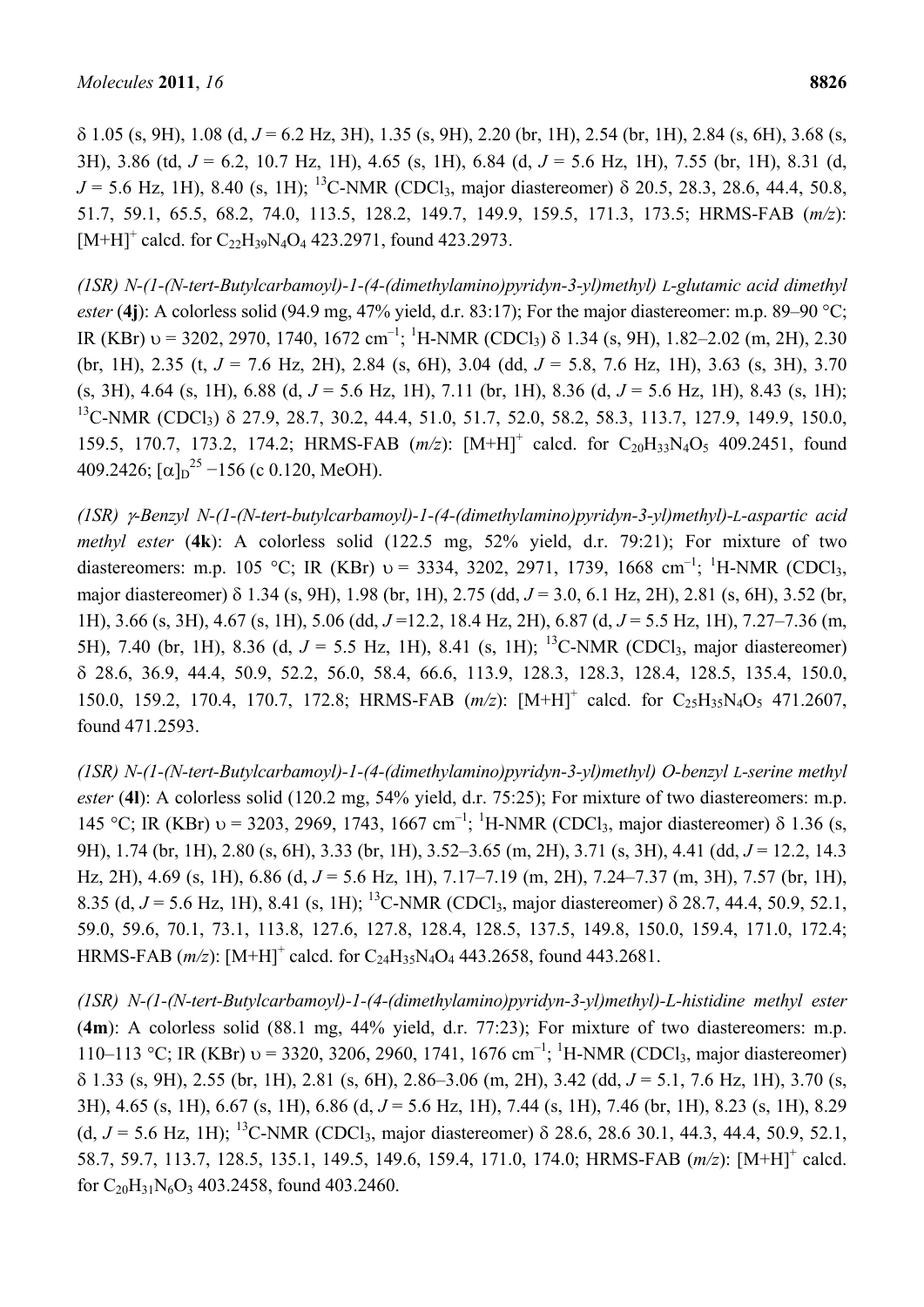*(1SR) N-Benzyl-(1-(N-tert-butylcarbamoyl)-1-(4-(dimethylamino)pyridyn-3-yl)methyl)-L-valine methyl ester* (**4n**): A colorless syrup (15.9 mg, 18% yield, d.r. 92:8); For mixture of two diastereomers: IR (KBr)  $v = 3362$ , 2966, 1732, 1673 cm<sup>-1</sup>; <sup>1</sup>H-NMR (CDCl<sub>3</sub>, major diastereomer)  $\delta$  0.65 (d, *J* = 6.6 Hz, 3H), 0.75 (d, *J* = 6.6 Hz, 3H), 1.37 (s, 9H), 1.89–2.05 (m, *J* = 6.6 Hz, 1H), 2.74 (s, 6H), 2.84 (s, 1H), 3.70 (d, *J* = 14.4 Hz, 1H), 3.79 (s, 3H), 4.30 (d, *J* = 14.4 Hz, 1H), 5.18 (s, 1H), 6.85 (d, *J* = 5.6 Hz, 1H), 6.90 (br, 1H), 7.19–7.28 (m, 5H), 8.28 (d, *J* = 5.6 Hz, 1H), 8.47 (s, 1H); 13C-NMR (CDCl3, major diastereomer) 19.7, 20.4, 28.7, 44.2, 51.1, 51.3, 53.4, 60.8, 68.7, 113.3, 127.1, 128.2, 128.6, 139.4, 149.1, 149.8, 150.3, 152.1, 159.4, 170.3, 174.8; HRMS-FAB ( $m/z$ ): [M+H]<sup>+</sup> calcd. for C<sub>26</sub>H<sub>39</sub>N<sub>4</sub>O<sub>3</sub> 455.3022, found 455.3043.

*(1SR) N-(1-(N-tert-Butylcarbamoyl)-1-(4-(dimethylamino)pyridyn-3-yl)methyl)-L-proline methyl ester* (**4o**): A yellowish solid (93.5 mg, 51% yield, d.r. 74:26); For mixture of two diastereomers: m.p. 105–109 °C; IR (KBr) υ = 3276, 2967, 1734, 1663 cm<sup>-1</sup>; <sup>1</sup>H-NMR (CDCl<sub>3</sub>, major diastereomer) δ 1.38 (s, 9H), 1.69–1.87 (m, 3H), 1.99–2.09 (m, 1H), 2.27–2.33 (m, 1H), 2.76–2.81 (m, 1H), 2.87 (s, 6H), 3.46 (dd, *J* = 3.6, 9.5 Hz, 1H), 3.69 (s, 3H), 4.89 (s, 1H), 6.86 (d, *J* = 5.6 Hz, 1H), 7.50 (br, 1H), 8.32 (d,  $J = 5.6$  Hz, 1H), 8.41 (s, 1H); <sup>13</sup>C-NMR (CDCl<sub>3</sub>, major diastereomer)  $\delta$  23.7, 28.7, 29.6, 44.6, 50.0, 50.9, 51.7, 63.1, 63.9, 113.6, 125.4, 149.4, 151.3, 160.4, 170.7, 175.1; HRMS-FAB (*m/z*): [M+H]+ calcd. for  $C_{19}H_{31}N_4O_3$  363.2396, found 363.2399.

## *3.4. Kinetic Resolution of a Racemic Alcohol by Chiral DMAP Derivative*

To a solution of major diastereomer of **4a** (3.6 mg, 0.01 mmol), 1-phenylethanol (**5**, 25.4 L, 0.21 mmol) and triethylamine (21.0  $\mu$ L, 0.15 mmol) in toluene (0.4 mL) at –60 °C, was added acetic anhydride (14.0  $\mu$ L, 0.15 mmol) and the reaction mixture was stirred at the same temperature for 15 h. The reaction was quenched with methanol and concentrated *in vacuo*. The resulting residue was filtered through a short plug of silica gel (hexane/Et<sub>2</sub>O = 3:1, v/v), affording a 28% *ee* of (*S*) acetate and a 23% *ee* of unreacted (R) alcohol at 43% conversion determined by <sup>1</sup>H-NMR analysis. The *ee* values indicate s = 2.33 at 43% conversion. HPLC (DAICEL CHIRALCEL OD-H, 0.46 cm  $\phi \times 25$  cm, hexane/isopropanol = 19:1; 0.3 mL/min; 30 °C):  $R_t$  14.5 min (minor ester), 15.3 min (major ester), 27.9 min (major alcohol), and 31.8 min (minor alcohol).

#### *3.5 X-ray Structure Report for* (*S,R*)**-4a**

CCDC 833504 contains the supplementary crystallographic data for this paper. These data can be obtained free of charge via www.ccdc.cam.ac.uk/conts/retrieving.html.

## 3.5.1. Data Collection

A colorless prism crystal of  $C_{19}H_{32}N_4O_3$  having approximate dimensions of  $0.600 \times 0.080 \times 0.060$  mm was mounted on a glass fiber. All measurements were made on a Rigaku Saturn724 diffractometer using multi-layer mirror monochromated Mo-Ka radiation. The data were collected at a temperature of  $-179 \pm 1$  °C to a maximum 2q value of 55.0°. A total of 1440 oscillation images were collected. A sweep of data was done using w oscillations from −110.0 to 70.0° in 0.5° steps. The exposure rate was 20.0 [s/°]. The detector swing angle was −19.76°. A second sweep was performed using w oscillations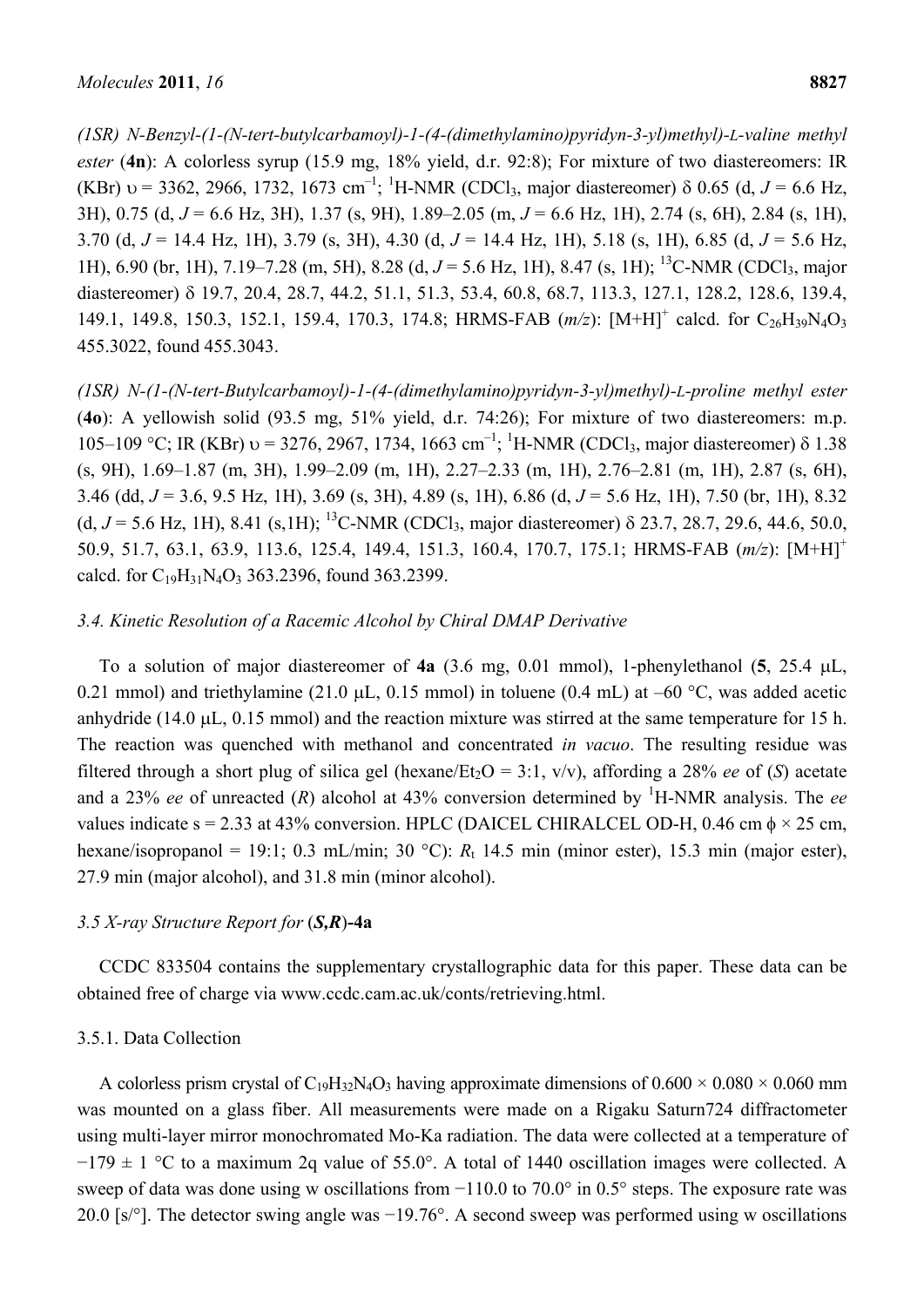from −110.0 to 70.0° in 0.5° steps. The exposure rate was 20.0 [s/°]. The detector swing angle was −19.76°. Another sweep was performed using w oscillations from −110.0 to 70.0° in 0.5° steps. The exposure rate was 20.0 [s/°]. The detector swing angle was −19.76°. Another sweep was performed using w oscillations from −110.0 to 70.0° in 0.5° steps. The exposure rate was 20.0 [s/°]. The detector swing angle was −19.76°. The crystal-to-detector distance was 44.98 mm. Readout was performed in the 0.141 mm pixel mode (Table 6).

| Empirical formula                       | C19 H32 N4 O3                                              |                |
|-----------------------------------------|------------------------------------------------------------|----------------|
| Formula weight                          | 364.49                                                     |                |
| Crystal Color, Habit                    | colorless, needle                                          |                |
| Temperature                             | 93(2) K                                                    |                |
| Wavelength                              | $0.71075 \text{ Å}$                                        |                |
| Crystal system                          | orthorhombic                                               |                |
| Space group                             | $P2_12_12$ (#18)                                           |                |
| Unit cell dimensions                    | $a = 17.791(6)$ Å                                          | $a = 90^\circ$ |
|                                         | $b = 17.955(6)$ Å                                          | $b = 90^\circ$ |
|                                         | $c = 6.363(2)$ Å                                           | $g = 90^\circ$ |
| Volume                                  | 2032.6(11) Å3                                              |                |
| Z                                       | $\overline{4}$                                             |                |
| Density (calculated)                    | 1.191 $Mg/m^3$                                             |                |
| Absorption coefficient                  | $0.082$ mm <sup>-1</sup>                                   |                |
| F(000)                                  | 792                                                        |                |
| Crystal size                            | $0.60 \times 0.08 \times 0.06$ mm <sup>3</sup>             |                |
| Theta range for data collection         | 3.22 to 27.49°.                                            |                |
| Index ranges                            | $-23 \le h \le 23$ , $-23 \le k \le 23$ , $-8 \le l \le 8$ |                |
| Reflections collected                   | 31451                                                      |                |
| Independent reflections                 | 4665 [R(int) = $0.0603$ ]                                  |                |
| Completeness to theta = $27.49^{\circ}$ | 99.60%                                                     |                |
| Refinement method                       | Full-matrix least-squares on F2                            |                |
| Data / restraints / parameters          | 4665 / 816 / 487                                           |                |
| Goodness-of-fit on F2                   | 0.966                                                      |                |
| Final R indices $[I > 2$ sigma(I)]      | $R1 = 0.0471$ , wR2 = 0.1109                               |                |
| R indices (all data)                    | $R1 = 0.0619$ , wR2 = 0.1202                               |                |
| Absolute structure parameter            | 0.1(12)                                                    |                |
| <b>Extinction coefficient</b>           | 0.024(3)                                                   |                |
| Largest diff. peak and hole             | 0.228 and $-0.238$ e. $\AA^{-3}$                           |                |

**Table 6.** Crystal data and structure refinement for ydkr.

## 3.5.2. Data Reduction

Of the 31,451 reflections that were collected, 4,665 were unique  $(R_{int} = 0.0603)$ ; equivalent reflections were merged. Data were collected and processed using CrystalClear (Rigaku) [36].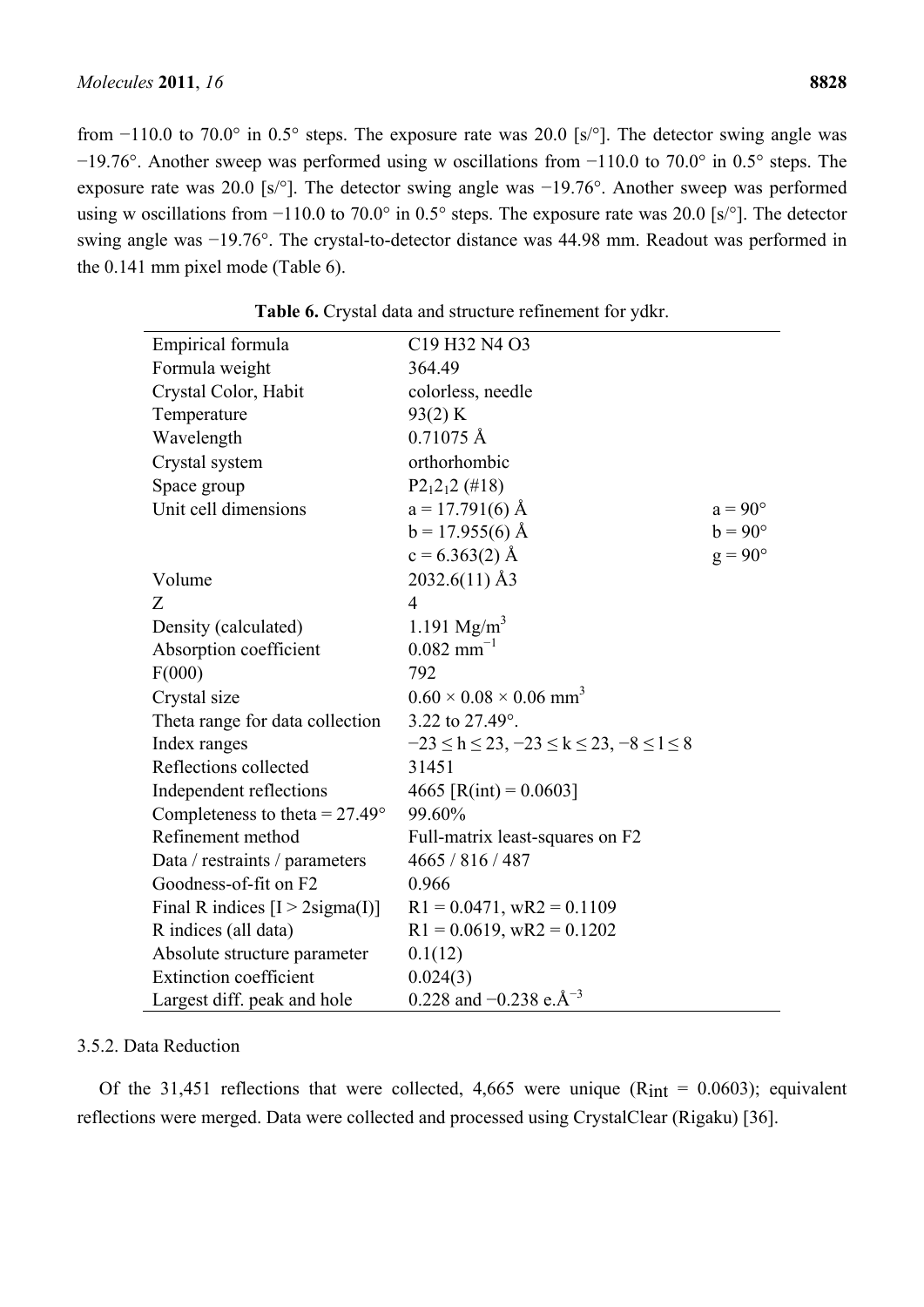#### 3.5.3. Structure Solution and Refinement

The structure was solved by direct methods [37] and expanded using Fourier techniques. The non-hydrogen atoms were refined anisotropically. Hydrogen atoms were refined using the riding

model. The final cycle of full-matrix least-squares refinement [38] on F [39] was based on 4665 observed reflections and 236 variable parameters and converged (largest parameter shift was 0.00 times its esd) with unweighted and weighted agreement factors of:

$$
R1 = S ||Fo| - |Fc|| / S |Fo| = 0.0471
$$
  
 
$$
wR2 = [S(w (Fo2 – Fe2)2)/ S w (Fo2)2]^{1/2} = 0.1109
$$

The standard deviation of an observation of unit weight [40] was 1.50. Unit weights were used. The maximum and minimum peaks on the final difference Fourier map corresponded to 1.48 and  $-0.80 \text{ e}^{-}/\text{A}^{3}$ , respectively. The absolute structure was deduced based on Flack parameter,  $-2(4)$ , using 1983 Friedel pairs [41].

Neutral atom scattering factors were taken from Cromer and Waber [42]. Anomalous dispersion effects were included in Fcalc [43]; the values for Df' and Df" were those of Creagh and McAuley [44]. The values for the mass attenuation coefficients are those of Creagh and Hubbell [45]. All calculations were performed using the Yadokari-XG 2009 [46] crystallographic software package except for refinement, which was performed using SHELXL-97 [47].

#### **4. Conclusions**

We have studied the diastereoselective Ugi reactions of DMAP-based aldehydes with  $\alpha$ -amino acids and *tert*-butyl isocyanide. The reactions of 4-(dimethylamino)-2-pyridinecarboxaldehyde (**1**) with various  $\alpha$ -amino acids as a chiral source proceeded to afford the desired Ugi products 2a–h in moderate to high yield (19%–98%) with low diastereoselectivity ratio (50:50–63:37; d.r.), even though various  $\alpha$ -amino acids structures were investigated. On the other hand, the reactions of 4-(dimethylamino)-3-pyridinecarboxaldehyde  $(3)$  with various  $\alpha$ -amino acids delivered the desired Ugi products **4a**–**o** in moderate yield (18%–63%) with high diastereoselectivity (up to 93:7 d.r.). The fact that the combination of α-amino acid and 3-formyl DMAP is critical to achieve high diastereoselectivity is noteworthy. We also demonstrated that the kinetic resolution of racemic alcohol **5** using a major diastereomer of the Ugi product **4a** as a catalyst afforded enantioenriched acetylated product **6** and unreacted alcohol **5** with a selectivity factor of 2.33. The result indicated that the Ugi products are potential chiral nucleophilic catalysts. Further optimization of the catalyst structure and the application of these catalysts to other important asymmetric transformations are currently in progress.

## **Acknowledgements**

Financial support was provided by Grant-in-Aid for Young Scientists (Start-up, No. 21850020) from Japan Society for the Promotion of Science (JSPS), Okayama Foundation for Science and Technology, Wesco Scientific Promotion, and Okayama University. We are grateful to the SC-NMR Laboratory of Okayama University for the measurement of NMR spectra.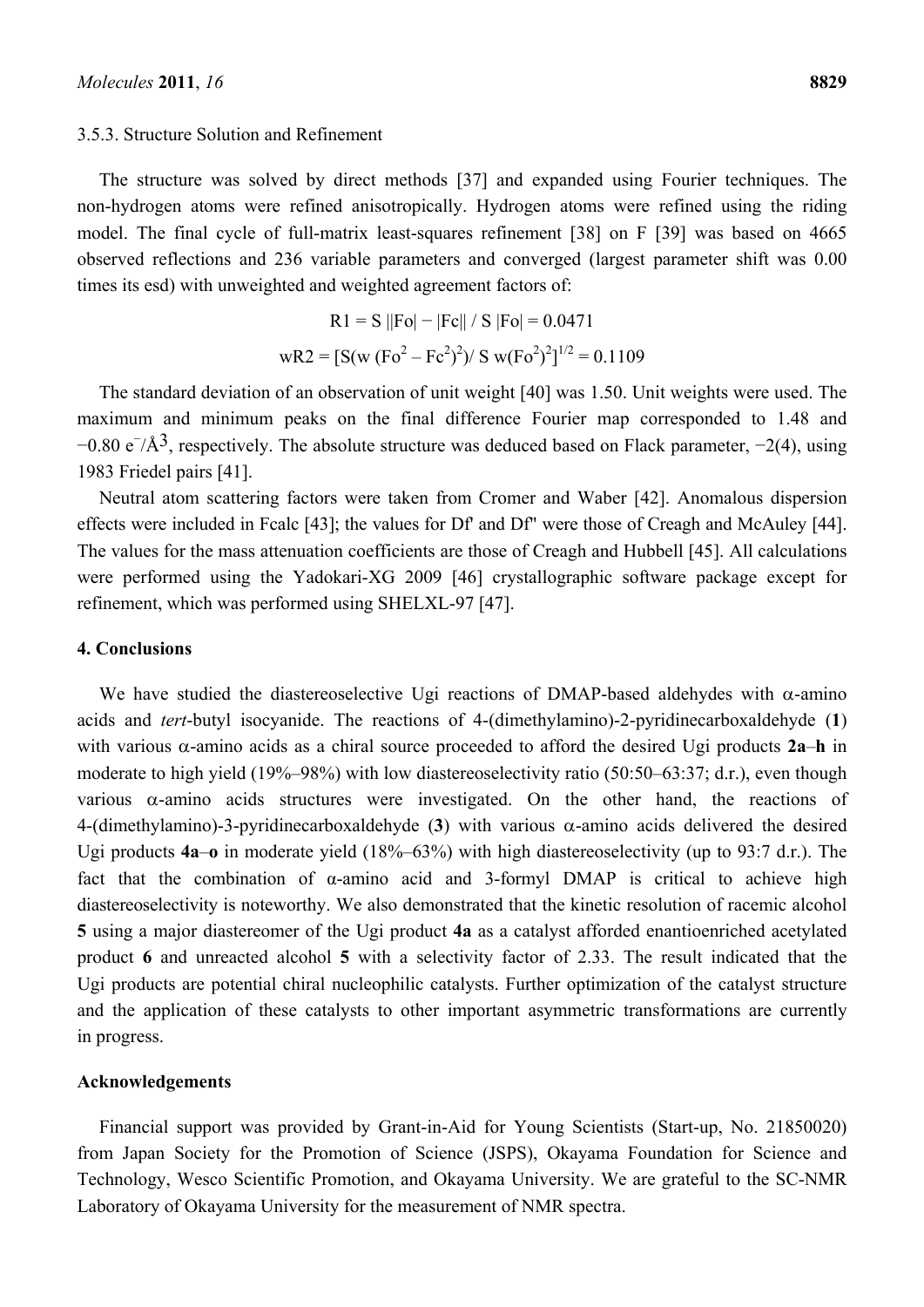# **References and Notes**

- 1. Zhu, J.; Bienaymé, H. *Muticomponent Reactions*; Wiley-VCH Verlag GmbH & Co. KGaA: Weinheim, Germany, 2005.
- 2. Dömling, A. Recent developments in isocyanide based multicomponent reactions in applied chemistry. *Chem. Rev.* **2006**, *106*, 17-89.
- 3. El Kaim, L.; Grimaud, L. Beyond the Ugi reaction: Less conventional interactions between isocyanides and iminium species. *Tetrahedron* **2009**, *65*, 2153-2171.
- 4. Ramón, D.J.; Yus, M. Asymmetric multicomponent reactions (AMCRs): The new frontier. *Angew. Chem. Int. Ed.* **2005**, *44*, 1602-1634.
- 5. Kelly, C.L.; Lawrie, K.W.M.; Morgan, P.; Willis, C.L. Ugi four component condensations using aldehydes with an asymmetric centre at C-2. *Tetrahedron Lett.* **2000**, *41*, 8001-8005.
- 6. Ahmadian, H.; Nielsen, B.; Bräuner-Osborne, H.; Johansen, T.N.; Stensbøl, T.B.; Sløk, F.A.; Sekiyama, N.; Nakanishi, S.; Krogsgaard-Larsen, P.; Madsen, U. (*S*)-Homo-AMPA, a specific agonist at the mGlu6 subtype of metabotropic glutamic acid receptors. *J. Med. Chem.* **1997**, *40*, 3700-3705.
- 7. Madsen, U.; Frydenvang, K.; Ebert, B.; Johansen, T.N.; Brehm, L.; Krogsgaard-Larsen, P. *N*-Methyl-D-aspartic acid receptor agonists: Resolution, absolute stereochemistry, and pharmacology of the enantiomers of 2-amino-2-(3-hydroxy-5-methyl-4-isoxazolyl)acetic acid. *J. Med. Chem.* **1996**, *39*, 183-190.
- 8. Hebach, C.; Kazmaier, U. Via Ugi reactions to conformationally fixed cyclic peptides. *Chem. Commun.* **2003**, 596-597.
- 9. Marquarding, D.; Hoffmann, P.; Heitzer, H.; Ugi, I. Stereoselective syntheses. V. Isonitriles. XXIV. Stereoselective four-component condensations of a-ferrocenylethylamine and its absolute configuration. *J. Am. Chem. Soc.* **1970**, *92*, 1969-1971.
- 10. Urban, R.; Ugi, I. Asymmetrically induced four component condensation with extremely high stereoselectivity and multiplication of stereoselectivity. *Angew. Chem. Int. Ed. Engl.* **1975**, *14*, 61-62.
- 11. Herrmann, R.; Hübener, G.; Siglmüller, F.; Ugi, I. Chirale a-ferrocenylalkylamine. *Liebigs Ann. Chem.* **1986**, 251-268.
- 12. Siglmüller, F.; Herrmann, R.; Ugi, I. Chiral ferrocenylalkylamines from (−)-menthone. *Tetrahedron* **1986**, *42*, 5931-5940.
- 13. Kunz, H.; Pfrengle, W. Asymmetric synthesis on carbohydrate templates: Stereoselective Ugi-synthesis of a-amino acid derivatives. *J. Am. Chem. Soc.* **1988**, *110*, 651-652.
- 14. Kunz, H.; Pfrengle, W. Carbohydrates as chiral templates: Asymmetric Ugi-synthesis of alphaamino acids using galactosylamines as the chiral matrices. *Tetrahedron* **1988**, *44*, 5487-5494.
- 15. Szardenings, A.K.; Burkoth, T.S.; Lu, H.H.; Tien, D.W.; Campbell, D.A. A simple procedure for the solid phase synthesis of diketopiperazine and diketomorpholine derivatives. *Tetrahedron*  **1997**, *53*, 6573-6593.
- 16. Yamada, T.; Motoyama, N.; Taniguchi, T.; Kazuta, Y.; Miyazawa, T.; Kuwata, S.; Matsumoto, K.; Sugiura, M. Synthesis of peptides containing a,a'-iminodicarboxylic acids. *Chem. Lett.* **1987**, 723-726.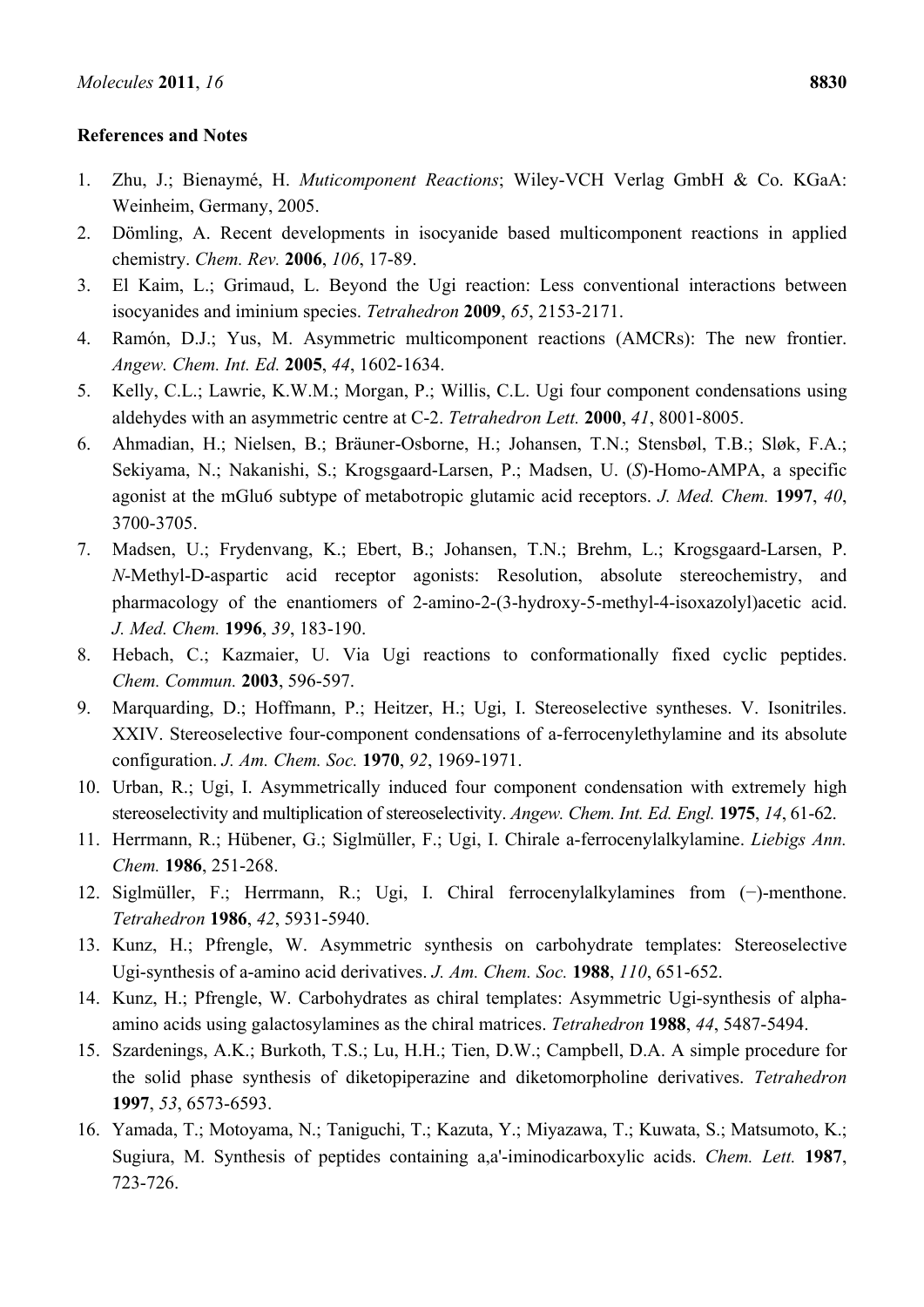- 17. Faggi, C.; Marcaccini, S.; Pepino, R.; Cruz Pozo, M. Studies on isocyanides and related compounds; Synthesis of 1,4-benzodiazepine-2,5-diones via Ugi four-component condensation. *Synthesis* **2002**, 2756-2760.
- 18. Demharter, A.; Hörl, W.; Herdtweck, E.; Ugi, I. Synthesis of chiral 1,1'-iminodicarboxylic acid derivatives from a-amino acids, aldehydes, isocyanides, and alcohols by the diastereoselective five-center-four-component reaction. *Angew. Chem. Int. Ed. Engl.* **1996**, *35*, 173-175.
- 19. Dyker, G. Amino acid derivatives by multicomponent reactions. *Angew. Chem. Int. Ed. Engl.*  **1997**, *36*, 1700-1702.
- 20. Dyker, G.; Breitenstein, K.; Henkel, G. Synthesis of novel chiral ligands from amino acids by the Ugi reaction. *Tetrahedron: Asymmetry* **2002**, *13*, 1929-1936.
- 21. Park, S.J.; Keum, G.; Kang, S.B.; Koh, H.Y.; Kim, Y.; Lee, D.H. A facile synthesis of *N*-carbamoylmethyl-a-aminobutyrolactones by the Ugi multicomponent condensation reaction. *Tetrahedron Lett.* **1998**, *39*, 7109-7112.
- 22. Godet, T.; Bonvin, Y.; Vincent, G.; Merle, D.; Thozet, A.; Ciufolini, M.A. Titanium catalysis in the Ugi reaction of a-amino acids with aromatic aldehydes. *Org. Lett.* **2004**, *6*, 3281-3284.
- 23. Basso, A.; Banfi, L.; Riva, R. A marriage of convenience: Combining the power of isocyanidebased multicomponent reactions with the versatility of (hetero)norbornene chemistry. *Eur. J. Org. Chem.* **2010**, 1831-1841.
- 24. Ziegler, T.; Kaisers, H.-J.; Schlömer, R.; Koch, C. Passerini and Ugi reactions of benzyl and acetyl protected isocyanoglucoses. *Tetrahedron* **1999**, *55*, 8397-8408.
- 25. Gulevich, A.V.; Zhdanko, A.G.; Orru, R.V.A.; Nenajdenko, V.G. Isocyanoacetate derivatives: synthesis, reactivity, and application. *Chem. Rev.* **2010**, *110*, 5235-5331.
- 26. Floyd, C.D.; Harnett, L.A.; Miller, A.; Patel, S.; Saroglou, L.; Whittaker, M. Rapid synthesis of matrix metalloproteinase inhibitors via Ugi four-component condensation. *Synlett* **1998**, 637-639.
- 27. Golebiowski, A.; Klopfenstein, S.R.; Shao, X.; Chen, J.J.; Colson, A.-O.; Grieb, A.L.; Russell, A.F. Solid-supported synthesis of a peptide b-turn mimetic. *Org. Lett.* **2000**, *2*, 2615-2617.
- 28. Nenajdenko, V.G.; Reznichenko, A.L.; Balenkova, E.S. Diastereoselective Ugi reaction without chiral amines: the synthesis of chiral pyrroloketopiperazines. *Tetrahedron* **2007**, *63*, 3031-3041.
- 29. France, S.; Guerin, D.J.; Miller, S.J.; Lectka, T. Nucleophilic chiral amines as catalysts in asymmetric synthesis. *Chem. Rev.* **2003**, *103*, 2985-3012.
- 30. Wurz, R.P. Chiral dialkylaminopyridine catalysts in asymmetric synthesis. *Chem. Rev.* **2007**, *107*, 5570-5595.
- 31. Vedejs, E.; Jure, M. Efficiency in nonenzymatic kinetic resolution. *Angew. Chem. Int. Ed.* **2005**, *44*, 3974-4001.
- 32. Chen, Y.; McDaid, P.; Deng, L. Asymmetric alcoholysis of cyclic anhydrides. *Chem. Rev.* **2003**, *103*, 2965-2984.
- 33. Alba, A.-N.R.; Rios, R. Oxazolones in organocatalysis, new tricks for an old reagent. *Chem. Asian J.*  **2011**, *6*, 720-734.
- 34. Kagan, H.B.; Fiaud, J.C. Kinetic Resolution. In *Topics in Stereochemistry*; John Wiley & Sons, Inc.: Hoboken, NJ, USA, 1988; pp. 249-330.